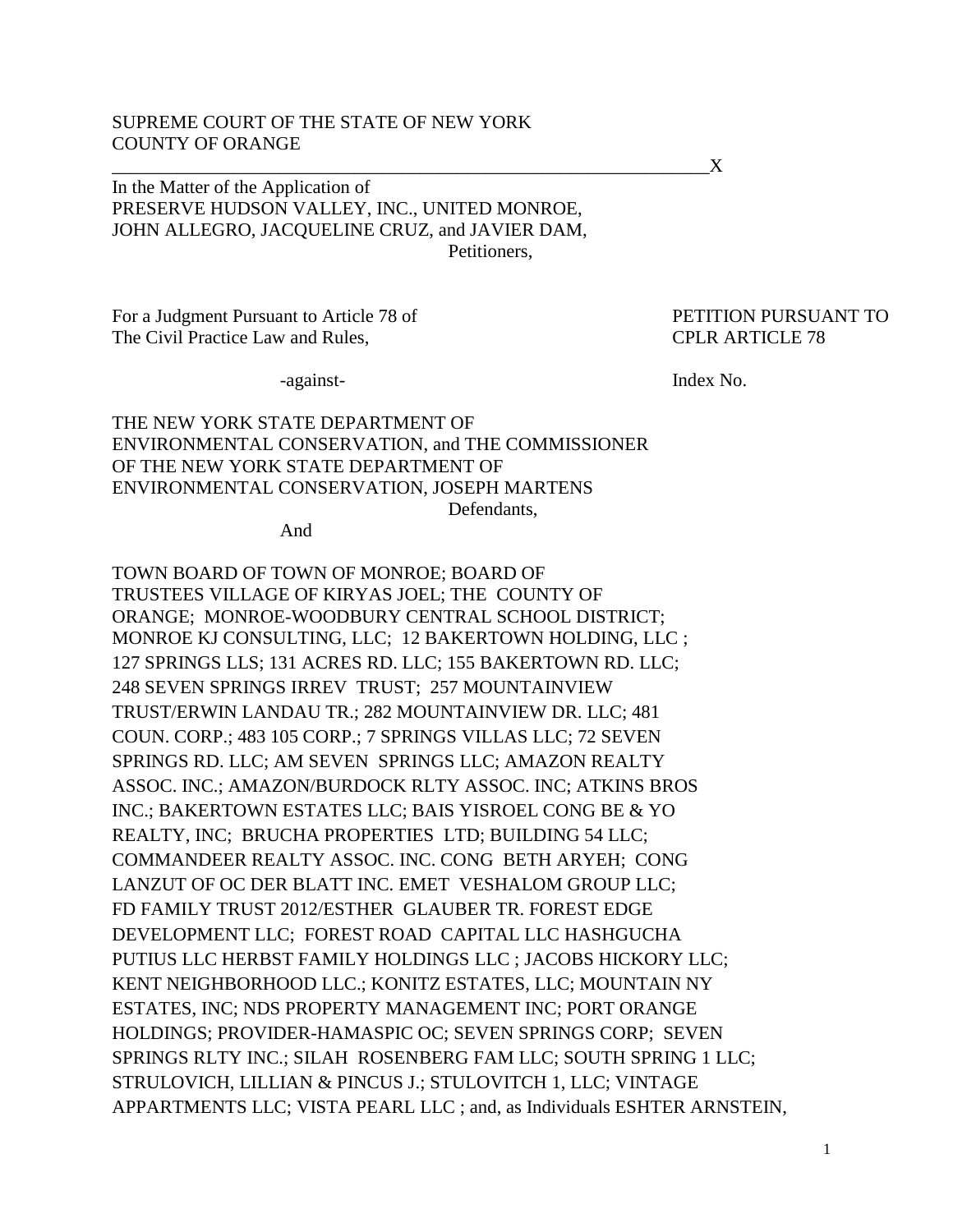HARRY ARNSTEIN, NAFTALI AUSCH; YESHUDA BERGER, YESHUDA; ERNO BODEK; RACHEL BODEK, SIGMOND BRACH, BREUER BRACH, ELLA BREUER, MENDEL BREUER, ISRAEL EKSTEIN, ISRAEL, ISRAEL MENDEL EKSTEIN, RAIZY ELLENBOGEN, SOLOMON ELLENBOGEN, DAVID EPSTEIN, KRASSIE EPSTEIN, BETH FREUND, RAIZEL EVA FREUND, CHAIM FRIEDMAN, FRIDA FRIEDMAN, GOLDY FRIEDMAN, JOSEF FRIEDMAN, JOEL GANZ, SHIRLY GANZ, SARA GELB, SIMON GELB, ELIAZER GLANZER, ESTHER GLANZER, ISSAC GLANZER, JUDY GLANZER, BRIENDEL CHAVI GOLDBERGER, DAVID GOLDBERGER, MOSES GOLDBERGER, TZIPORA GOLDBERGER, MOREDCHAI GOLDBERGER, RELY GREEBAUM, SHRAGA GREEBAUM, SHRAGA, BENJAMIN GREEN, CHAYA GREEN, MOSES HIRSCH, NATAHN HIRSCH, NATHAN, SAMUEL KAHAN, SIMON KATZ, RAFOEL KAUSZ, RAFOEL AKIVA KLEIN, AKIVA, ZAIDE KRAUSZ, CHAIM LANDAU, ISADOR LANDAU, EMANUEL LEONOROVITZ, RIFKA MALIK, ARTHUR MEISELS, ELIEZER NEUHAUSER, ALEX NEUSTADT, VALERIE NEUSTADT, LIPA OPPENHEIM, MENDEL OPPENHEIM, MENDEL, MOISHE OPPENHEIM, RIVKA OPPENHEIM, CHAIM PARNES, MIRIAM PARNES, HANA PERLSTEIN, HANA, ELIYAHU POLATSECK, ROSA POLATSECK, JOEL REICH, JOEL REISMAN, PAULA REISMAN, ABRAHAM ROSENBERG, ABRAHAM, DEBORAH ROSENBERG, ISSAC ROSENBERG, BASYA SABOV, FIEGE SCHREIBER, TOBAIS SCHREIBER, JACOB SCHWARTZ, RENE SCHWARTZ, ISRAEL SIMONOVITZ, ISRAEL BERSH STERN, ZALMEN STERN, ESTHER STESSEL, MARSHA WAGSCHAL, ISRAEL WEBER, ISRAEL CHAYA WEIDER, JACOB WIEDER, DEBORAH WEINER, YEHOSUA WEINER, ALFRED WEINGARTEN, HENRY WEINSTOCK, BENNY WERCBERGER, RACHEL WERCBERGER, WOLF WERCBERGER, ISRAEL WERZBERGER, JOSSI LEIB WERZBERGER, YITTELE WERZBERGER, JACOB WIEDER, ABRAHAM ZUSSMAN,

Nominal Defendants.

 $\mathbf{X}$ 

The Petitioners, PRESERVE HUDSON VALLEY, INC., UNITED MONROE, JOHN

ALLEGRO, JACQUELINE CRUZ, and JAVIER DAM by their Attorney Susan H. Shapiro,

Esq. as and for its Verified Petition, alleges as follows: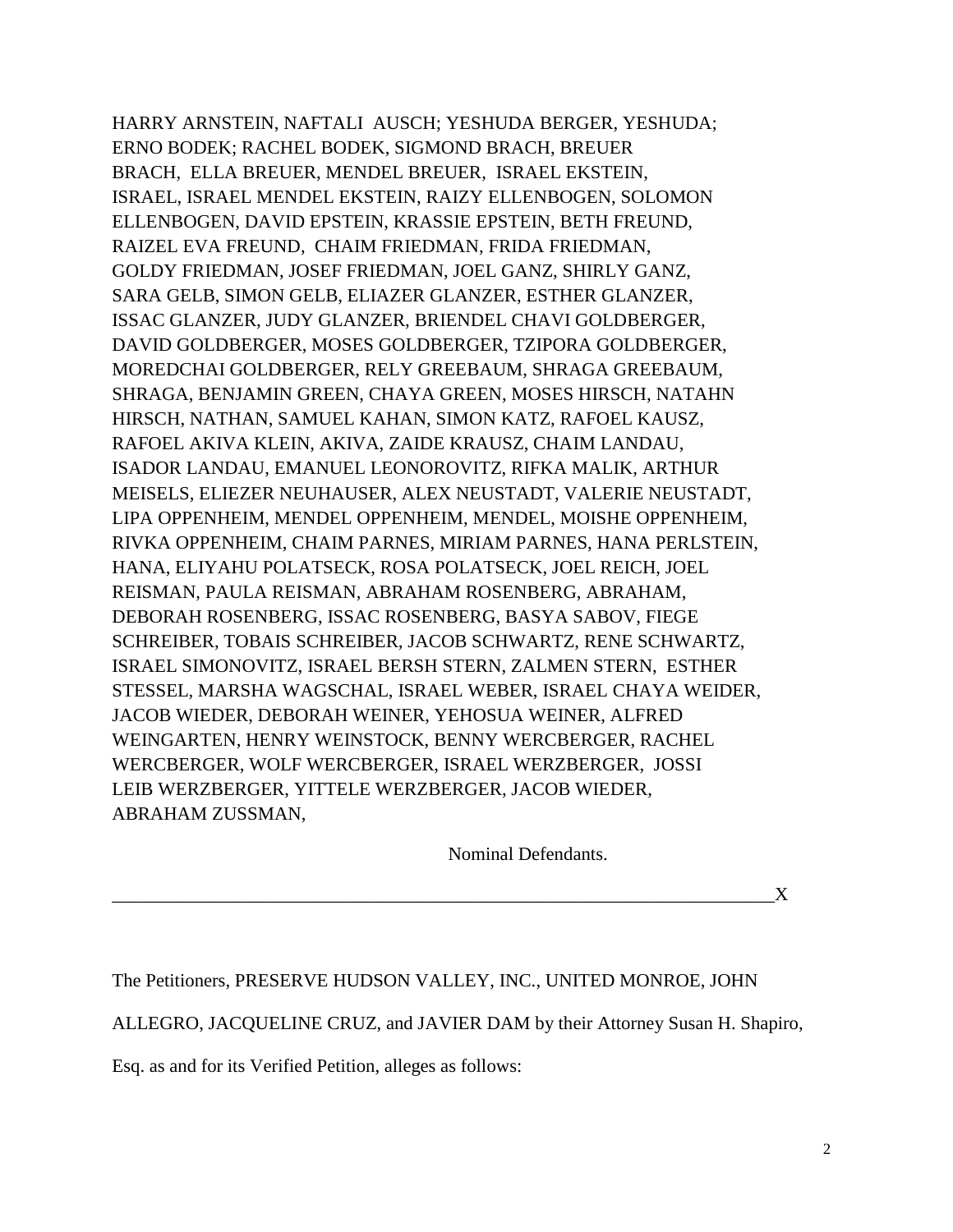#### **PARTIES**

1. Petitioner John Allegro ("Allegro') ("Petitioner") owns property and resides, at 288 Seven Springs Mountain Road, Monroe, NY 10950, within 500 feet of the proposed annexation. The proposed annexation completely surrounds his property. The proposed Annexation will separate and isolate his property from the rest of the Town of Monroe.

2. Petitioner Jacqueline Cruz, ("Petitioner") owns property and resides, at 288 Seven Springs Mountain Road, Monroe, NY 10950, within 500 feet of the proposed annexation. The proposed annexation completely surrounds her property. The proposed Annexation will separate and isolate her property from the rest of the Town of Monroe.

3. Petitioner Javier Dam ("Petitioner") owns property and resides, at 228 Seven Spring Mountain Road, Monroe, NY 10950, within 500 feet of the proposed annexation. The proposed annexation completely surrounds his property. The proposed Annexation will separate and isolate his property from the rest of the Town of Monroe.

4. Petitioner Preserve Hudson Valley, Inc., is a not-for-profit organization representing residents of the Town of Monroe and Orange County, with offices at 1150 E. Mombasha Drive, Monroe, NY 10950. Preserve Hudson Valley, Inc., is a not-for-profit organization whose articles of incorporation state that its purpose is to, through litigation and activism, preserve the natural resources and beauty of the Hudson Valley region as well as working towards the protection of the separation of church and state.

5. Petitioner United Monroe is a grass roots organization, with an office at 22 Sunset Heights, Monroe, NY 10950, with members residing in the Town of Monroe and other areas of Orange County, committed to transparent and open government.

6. At all times hereinafter mentioned the Respondents, New York State Department of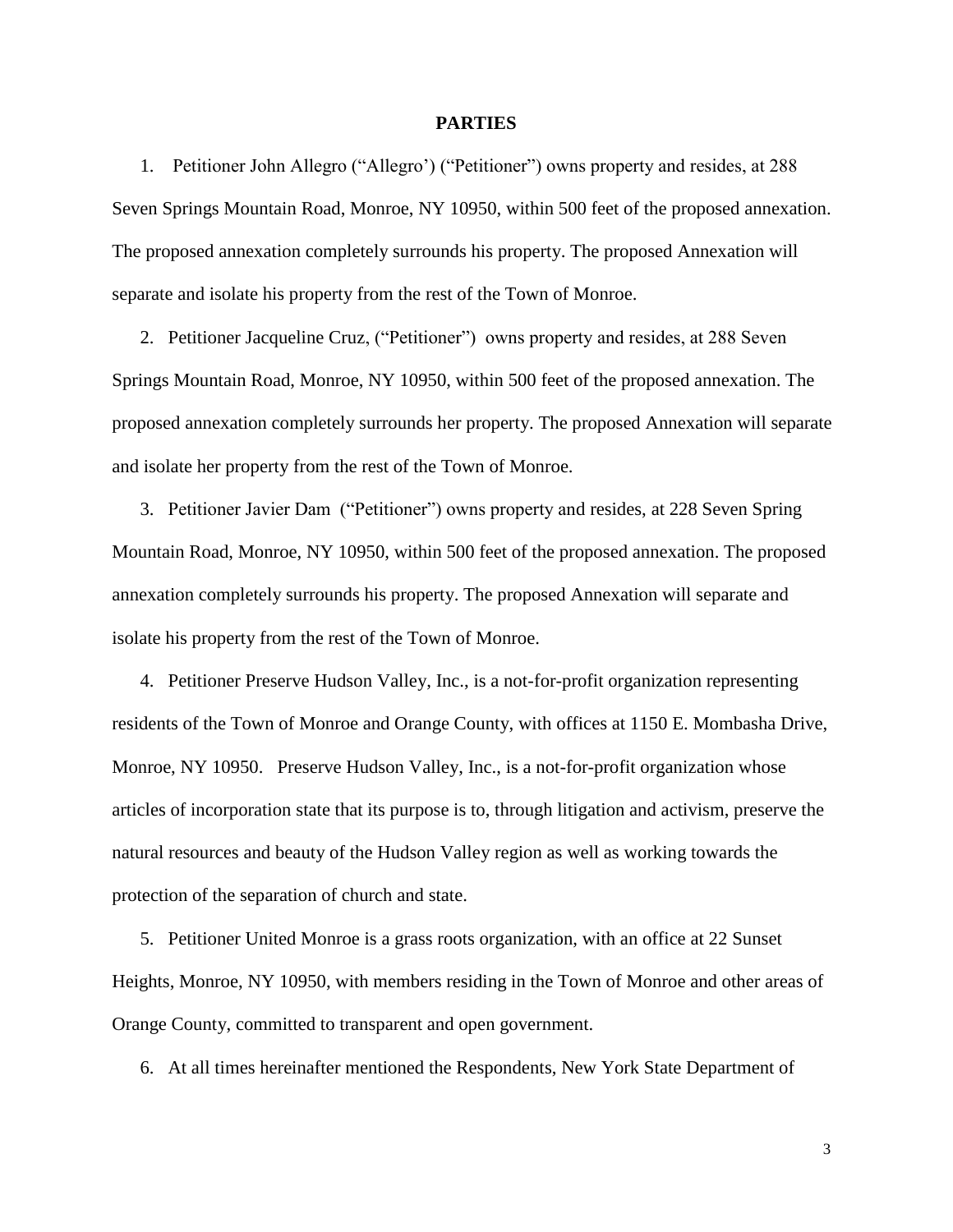Environmental Conservation ("DEC") and having its district office, Region 3 is at 21 S. Putts Corner, New Paltz, NY, and the DEC Commissioner, Joseph Martens ("Commissioner") having offices as 625 Broadway, Albany, NY 12233, are responsible for state wide-implementation and enforcement of the federal Clean Water Act ("CWA", as delegated by the Environmental Protection Agency ("EPA").

7. At all times hereinafter mentioned the Nominal Respondents, the Village of Kiryas Joel ("Village") is a Municipal Corporation having its offices at 51 Forest Road, Suite 340, Monroe, New York 10950.

8. At all times hereinafter mentioned the Nominal Respondents, the Town of Monroe ("Town") is a Municipal Corporation having its offices at 101 Mine Road, Monroe NY 10950.

9. At all times hereinafter mentioned the Nominal Respondent the County of Orange, New York ("County") is a Municipal Corporation having its offices at 40 Matthews Street, Suite 104, Goshen NY 10924.

10. At all times hereinafter mentioned the Nominal Respondent the Monroe-Woodbury Central School District ("MWCSD"), a New York State licensed public central school district, having its offices at 278 Route 32, Central Valley, NY 10917.

11. At all times hereinafter mentioned the Nominal Respondents Monroe KJ Consulting,

LLC, whose address is P.O. Box 51, Monroe, New York 10949, c/o Steven Barshov, Esq., with offices at Sive, Paget & Riesel, PC, 460 Park Ave,  $10^{th}$  Floor, New York, NY 10022, (see Exhibit R) represents the following 177 tax lots owned by the 116 private property owners by the following organizations and individual annexation petitioners: 12 Bakertown Holding, Llc Map 93 S.B.L(1-3-17.1); 127 SpringsLls Map (N/A) S.B.L(1-1-41.2);131 Acres Rd. Llc Map 83 S.B.L(1-3-7); 155 Bakertown Rd. Llc Map(N/A) S.B.L(1-3-3); 248 Seven Springs Irrev Trust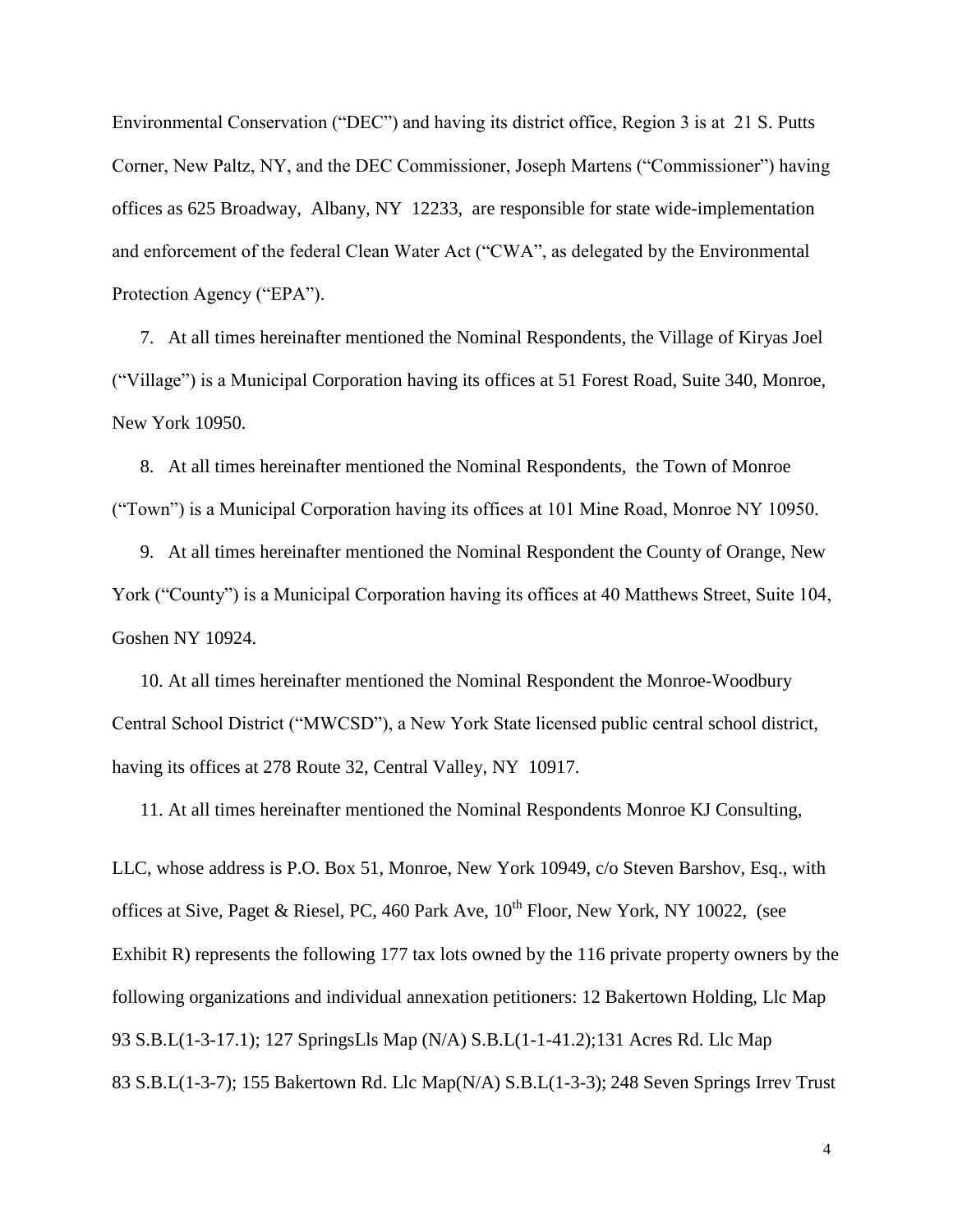Map (N/A) S.B.L(1-1-4.2); 257 Mountainview Trust/Erwin Landau Tr. Map 125 S.B.L(43-5-6); 282 Mountainview Dr. Llc Map 169 S.B.L(66-1-1.-1); 481 Coun. Corp. Map 172 S.B.L(2-1- 4.21); 483 105 Corp. Map 171 S.B.L(2-1-4.1); 7 Springs Villas Llc Map 25 S.B.L(1-1-25.4); 72 Seven Springs Rd. Llc Map 9 S.B.L(1-1-13.1); Am Seven Springs Llc Map 24 S.B.L(1-1-25.3); Amazon Realty Assoc. Inc. Map 95 S.B.L(2-1-1); Amazon/Burdock Rlty Assoc. Inc Map 89 S.B.L(1-3-14.21), Map 90 S.B.L(1-3-15), Map 94 S.B.L(1-3-40); Atkins Bros Inc. Map 103 S.B.L(43-1-12); Bakertown Estates Llc Map 86 S.B.L(1-3-11); Bais Yisroel Cong Map 73 S.B.L(1-2-32.12); Be & Yo Realty, Inc Map 97 S.B.L(43-1-2); Brucha Properties Ltd Map 63 S.B.L(1-2-27); Building 54 Llc Map 145 S.B.L(65-1-8), Map 147 S.B.L(65-1-10), Map 150 S.B.L(65-1-13), Map 151 S.B.L(65-1-14), Map 157 S.B.L(65-1-20), Map 158 S.B.L(65-1- 21), Map 160 S.B.L(65-1-23), Map 161 S.B.L(65-1-24), Map 166 S.B.L(65-1-29), Map 166 S.B.L(65-1-29), Map 167 S.B.L(65-1-30), Map 168 S.B.L(65-1-31), Map 164 S.B.L(65-1- 27); Commandeer Realty Assoc. Inc. Map 21 S.B.L(1-1-23); Cong Beth Aryeh Map 109 S.B.L(43-2-5); Cong Lanzut Of Oc Map 39 S.B.L(1-1-47.232); Der Blatt Inc. Map 23 S.B.L(1-1- 25.2); Emet Veshalom Group Llc Map(N/A) S.B.L(1-1-16); Fd Family Trust 2012/Esther Glauber Tr. Map(N/A) S.B.L(43-5-5); Forest Edge Development Llc Map 56 S.B.L(1-2-8.21); Forest Road Capital Llc Map 53 S.B.L(1-2-6); Hashgucha Putius Llc Map 32 S.B.L(1-1-44), Map 33 S.B.L(1-1-45); Herbst Family Holdings Llc Map 58 S.B.L(1-2-8.6); Jacobs Hickory Llc Map 30 S.B.L(1-1-42), Map 34 S.B.L(1-1-46), Map 46 S.B.L(1-1-54); Kent Neighborhood Llc. Map 41 S.B.L(1-1-49); Kingsville Synagogue Map(N/A) S.B.L(1-1-4.32); Konitz Estates, Llc Map 69 S.B.L(1-2-30.7); Mountain NY Estates, Inc Map 102 S.B.L(43-1-10); Nds Property Management Inc Map 113 S.B.L(43-3-1); Port Orange Holdings Map 27 S.B.L(1-1-39); Provider-Hamaspic Oc Map 84 S.B.L(1-3-8); Seven Springs Corp Map 19 S.B.L(1-1-22.1);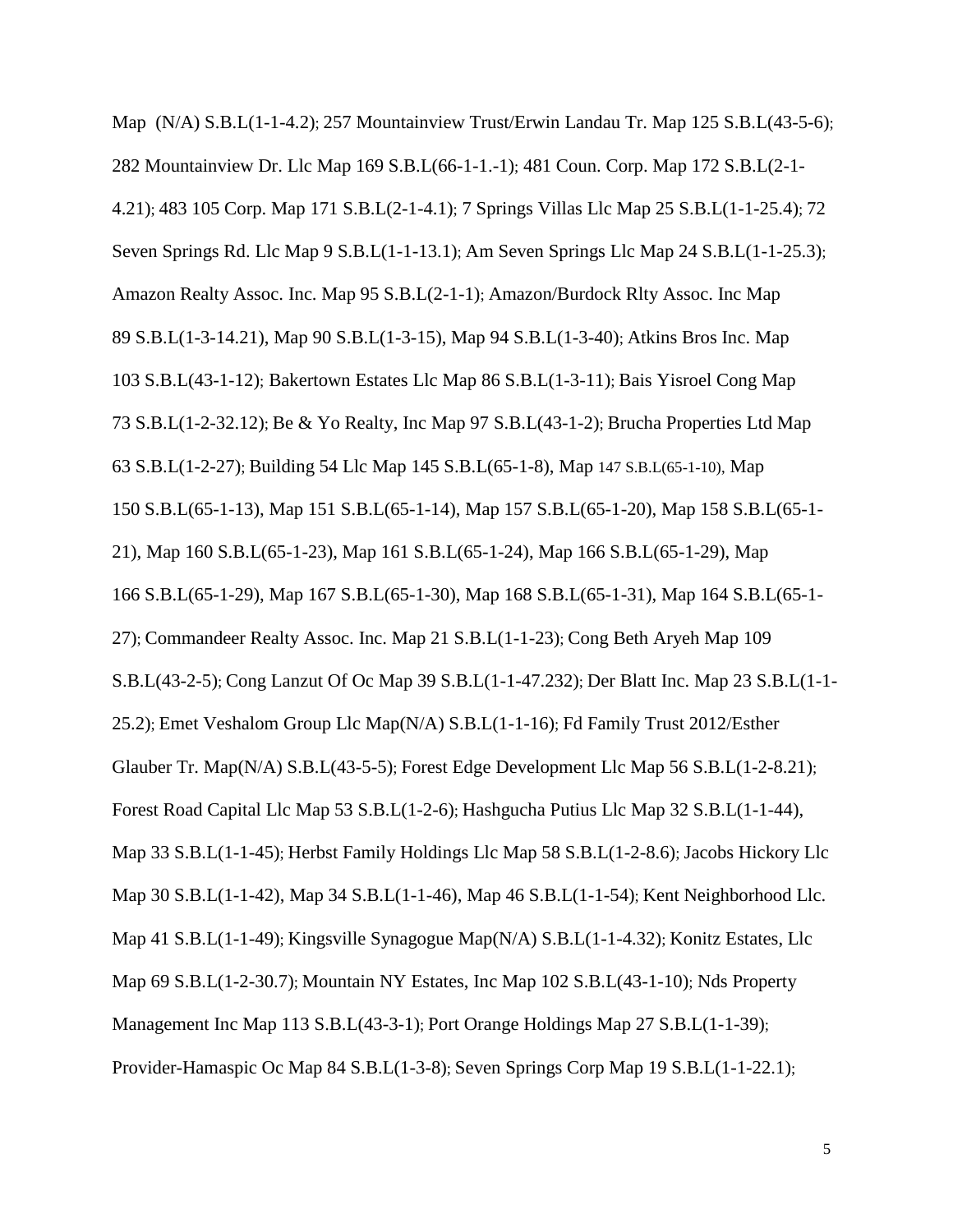Seven Springs Rlty Inc. Map 28 S.B.L(1-1-41.1); Silah Rosenberg Fam Llc Map 71 S.B.L(1-2- 31.1); South Spring 1 Llc Map(N/A) S.B.L(1-2-3.1); Strulovich, Lillian & Pincus J. Map 55 S.B.L(1-2-8.11);Stulovitch 1, Llc Map 87 S.B.L(1-3-12); Vintage Appartments Llc Map(N/A) S.B.L(65-1-12);Vista Pearl Llc Map 153 S.B.L(65-1-16), Map 154 S.B.L(65-1-17); Arnstein, Esther Map 115 S.B.L(43-3-3);Arnstein, Hary Map 115 S.B.L(43-3-3); Ausch, Naftali Map 72 S.B.L(1-2-32.11); Berger, Yeshuda Map 18 S.B.L(1-1-21); Bodek, Erno Map 70 S.B.L(1-2-30.8); Bodek Rachel, Map 70 S.B.L(1-2-30.8); Brach, Sigmond, Map 40 S.B.L(1- 1-48); Brach Joel, Map 162 S.B.L(65-1-25); Breuer, Ella, Map 127 S.B.L(43-5-8); Breuer, Mendel, Map 117 S.B.L(43-4-1), Map 129 S.B.L(43-5-11); Ekstein, Israel, Map(N/A) S.B.L(1-2- 30.52); Ekstein, Israel Mendel Map(N/A) S.B.L(1-1-77.1); Ellenbogen Raizy Map 42 S.B.L(1-1- 50); Ellenbogen, Solomon, Map 136 S.B.L(63-1-1.-1); Epstein, David, Map(N/A) S.B.L(1-1-51); Epstein, Krassie Map(N/A) S.B.L(1-1-51); Freund, Beth Map 57 S.B.L(1-2-8.222); Freund, Raizel Eva Map 59 S.B.L(1-2-11.12); Friedman, Chaim Map 22 S.B.L(1-1-24); Friedman, Frida Map 66 S.B.L(1-2-30.51); Friedman, Goldy Map 22 S.B.L(1-1-24); Friedman, Josef Map 66 S.B.L(1- 2-30.51); Ganz, Joel Map(N/A) S.B.L(1-2-30.6); Ganz, Shirley Map(N/A) S.B.L(1-2-30.6); Gelb, Sara Map 35 S.B.L(1-1-47.1); Gelb, Simon Map 130 S.B.L(56-1-1.-1); Glanzer, Eliazer and Esther Map 62 S.B.L(1-2-16); Glanzer, Isaac and Judy Map 61 S.B.L(1-2-15); Goldberger, Briendel Chavi Map(N/A) S.B.L(1-2-30.1); Goldberger, David Map 123 S.B.L(43-5-4.1); Goldberger, Moses Map 65 S.B.L(1-2-30.1); Goldberger, Tzipora Map 123 S.B.L(43-5-4.1); Goldberger, Mordechai Map 165 S.B.L(65-1-28); Greebaum, Rely Map 115 S.B.L(43-3-3); Greebaum, Shraga Map 99 S.B.L(43-1-7), Map 100 S.B.L(43-1-8), Map 104 S.B.L(43-1-13), Map 105 S.B.L(43-1-14), Map 107 S.B.L(43-2-3); Green, Benjamin Map 99 S.B.L(43-1-7), Map 100 S.B.L(43-1-8), Map 104 S.B.L(43-1-13), Map 105 S.B.L(43-1-14), Map 107 S.B.L(43-2-3);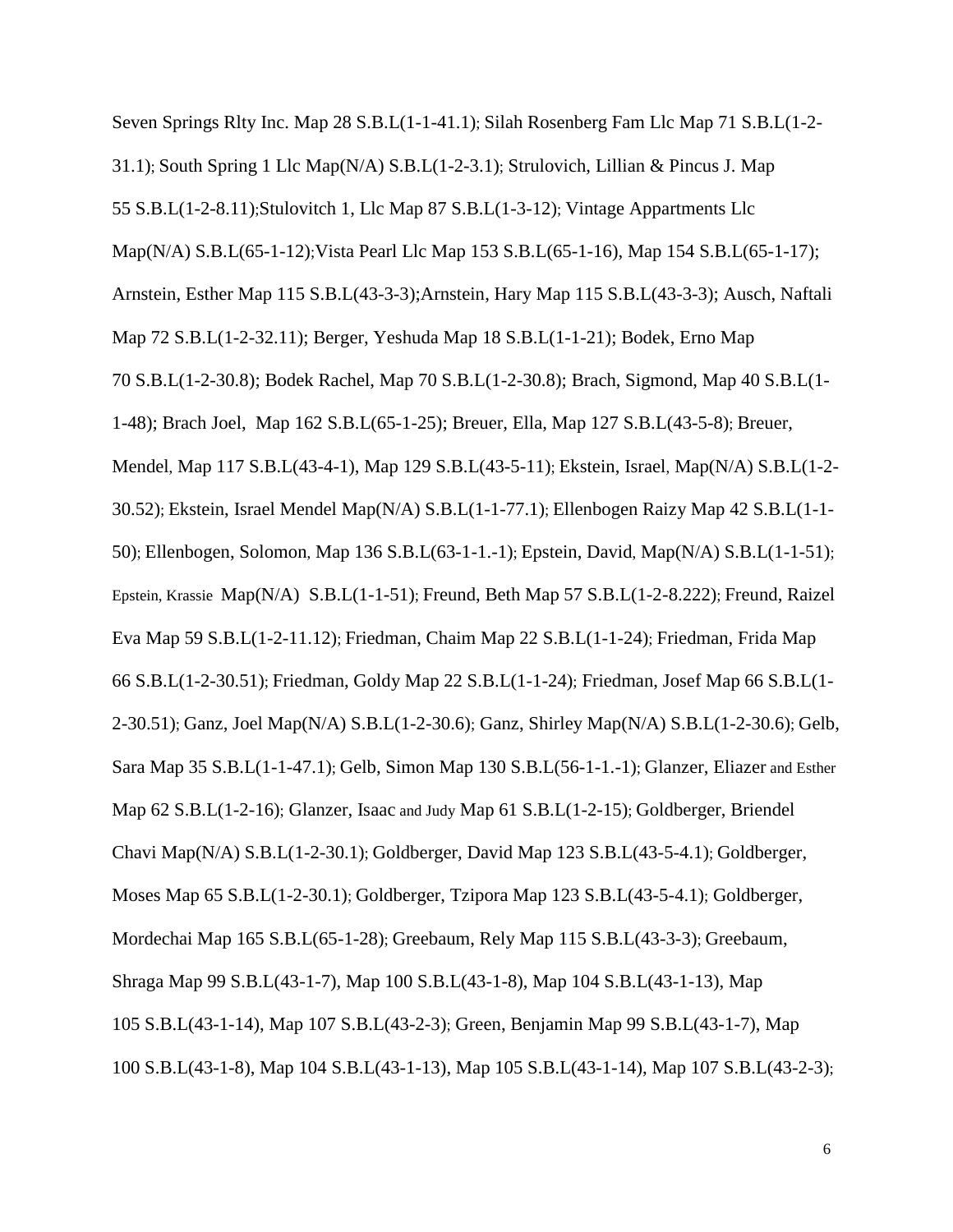Green, Chaya Map 100 S.B.L(43-1-8), Map 104 S.B.L(43-1-13); Hirsch, Moses Map(N/A) S.B.L(1-1-11.21); Hirsch, Nathan Map(N/A) S.B.L(1-1-11.21); Kahan, Samuel Map 131 S.B.L(56-1-1.-2); Katz, Simon Map 128 S.B.L(43-5-10); Kausz, Rafoel A. Map 44 S.B.L(1- 1-52); Klein, Akiva Map(N/A) S.B.L(1-2-13); Krausz, Zajde Map(N/A) S.B.L(1-1-53); Landau, Chaim Map 25 S.B.L(1-1-25.4); Landau, Isador Map 26 S.B.L(1-1-26.1); Leonorovitz, Emanuel Map 112 S.B.L(43-2-9); Malik, Rifka Map(N/A) S.B.L(1-1-47.22); Meisels, Arthur Map 10 S.B.L(1-1-13.2); Neuhauser, Eliezer Map(N/A) S.B.L(1-1-14); Neustadt, Alex Map 15 S.B.L(1-1-17.3); Neustadt, Valerie Map(N/A) S.B.L(1-1-17.2); Oppenheim, Lipa Map 17 S.B.L(1-1-20); Oppenheim, Mendel Map 20 S.B.L(1-1-22.2); Oppenheim, Moishe Map 5 S.B.L(1-1-7); Oppenheim, Rivka Map 16 S.B.L(1-1-18); Parnes, Chaim Map 118 S.B.L(43-4- 3); Parnes, Miriam Map 118 S.B.L(43-4-3); Perlstein, Hana Map 137 S.B.L(63-1-1.-2); Polatseck, Eliyahu Map 44 S.B.L(1-1-52); Polatseck, Rosa Map 44 S.B.L(1-1-52); Reich, Joel Map(N/A) S.B.L(1-1-17.2); Reisman Joel Map 170 S.B.L(66-1-1.-2), Map 126 S.B.L(43-5-7); Reisman, Paula Map 126 S.B.L(43-5-7); Rosenberg, Abraham Map 75 S.B.L(1-2-32.22); Rosenberg, Deborah Map 74 S.B.L(1-2-32.211); Rosenberg, Isaac Map 75 S.B.L(1-2-32.22); Sabov, Basya Map 112 S.B.L(43-2-9); Schreiber, Feige Map 119 S.B.L(43-4-4); Schreiber, Tobias Map 119 S.B.L(43-4-4); Schwartz, Jacob Map 115 S.B.L(43-3-3); Schwartz, Rene Map 115 S.B.L(43-3-3); Simonovitz, Israel Map (N/A) S.B.L(2-1-4.21); Stern, Bersh Map 8 S.B.L(1- 1-11.22); Stern, Zalmen Map 13 S.B.L(1-1-17.1); Stessel, Esther Map 121 S.B.L(43-5-2); Wagschal, Marsha Map 38 S.B.L(1-1-47.231); Weber, Israel Map 85 S.B.L(1-3-9); Weider, Chaya Map 36 S.B.L(1-1-47.21); Wieder, Jacob Map 36 S.B.L(1-1-47.21); Weiner, Deborah Map 116 S.B.L(43-3-6); Weiner, Yehosua Map 116 S.B.L(43-3-6); Weingarten, Alfred Map 101 S.B.L(43-1-9); Weinstock, Henry Map 122 S.B.L(43-5-3.2); Wercberger, Benny Map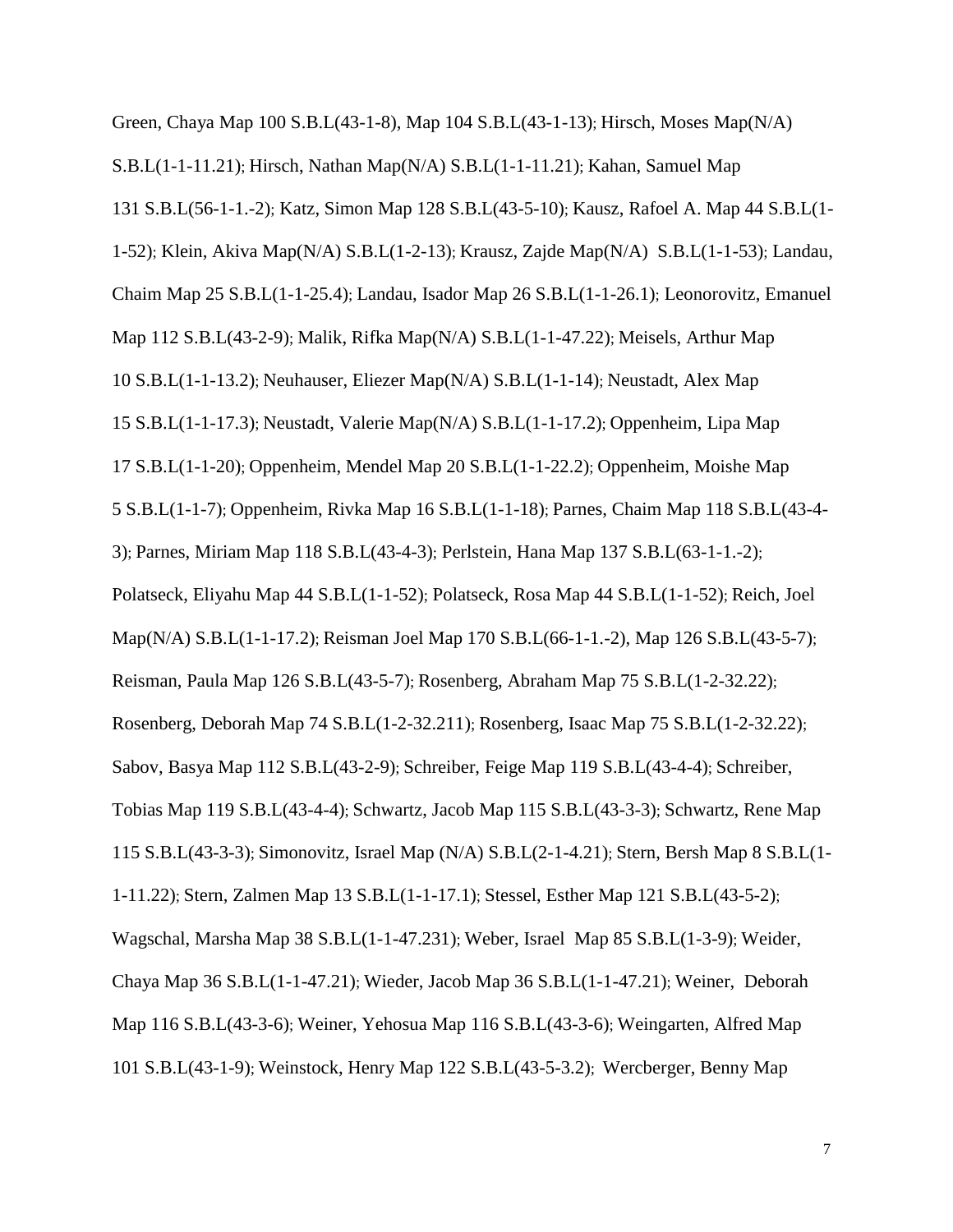111 S.B.L(43-2-7); Wercberger, Rachel Map 111 S.B.L(43-2-7); Wercberger, Wolf Map 4 S.B.L(1-1-6), Map 6 S.B.L(1-1-8); Werzberger, Israel Map 113 S.B.L(43-3-1); Werzberger, Jossi Leib Map 113 S.B.L(43-3-1); Werzberger, Yittele Map 113 S.B.L(43-3-1); Wieder, Jacob Map 36 S.B.L(43-4-3); Zussman, Abraham Map S.B.L(43-2-4)., are a necessary nominal Defendants, (hereafter referred to as 12 Bakertown Holding, Llc etal., Nominal Defendants) parties as they are applicants of the annexation and owners of parcels of land subject to the annexation and are named as applicants for of the annexation. On December 27, 2103 , Mr. Steven Barshov, of Sive, Paget & Riesel, P.C., with offices at 460 Park Ave,  $10^{th}$  Floor, New York, NY 10022 represented that he represented the property owners who petitioned to have their land annexed to the Village of Kiryas Joel from the Town of Monroe. (*see* Exhibit Q)

12. `The 510 acre annexation would impact numerous portions of the Town of Monroe and will directly impact members of both Preserve Hudson Valley, Inc and United Monroe due to increased need for community services especially water and sewer, change the community character and viewshed. These possible impacts must be objectively investigated and considered to comply with State Environmental Quality Review Act

"SEQRA") and the Municipal Annexation Law as to whether the proposed annexation is "in the over-all public interest." *See* N.Y. Gen. Mun. Law § 711.

13. Petitioners will be negatively impacted by an unfair annexation process as citizens of the Town of Monroe. Additionally, increased water and sewer usage, change in community character, increased traffic, reduction in permeable surfaces and increased runoff, as a result of the proposed annexation. As such, Petitioners have standing to bring this action against the Department of Environmental Conservation ("DEC") which arbitrarily and capriciously appointed the Village of Kiryas Joel ("Village") to be "Lead Agency" in the Annexation review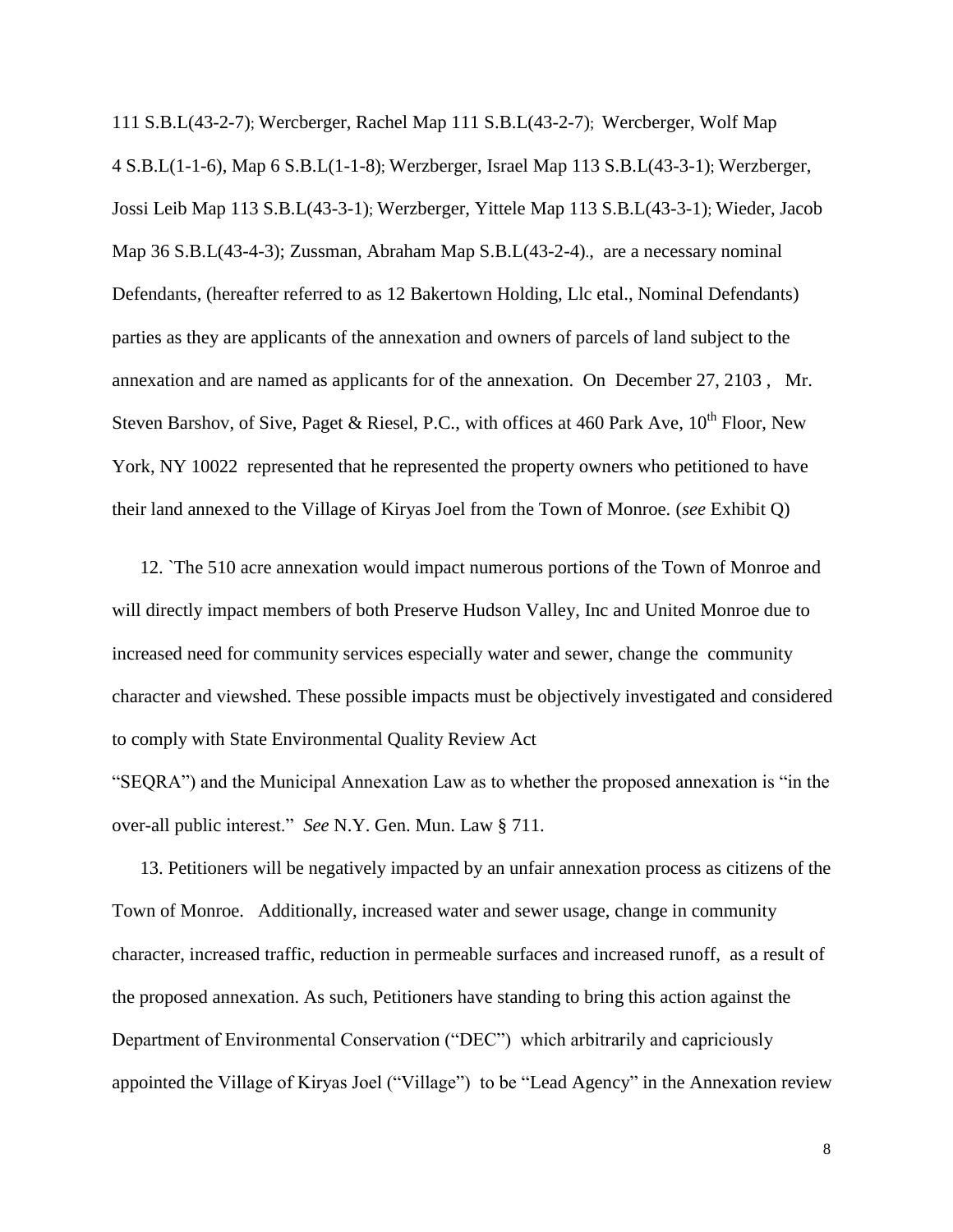for 510 acres on January 15, 2015, (*See.* Exhibit A) despite ample evidence that the Village was the least qualified and most biased of the three municipal corporations which submitted Notice of Intent to be "Lead Agency".

#### **FACTS**

14. The instant petition seeks to annul the actions of the DEC determination to appoint the Village of Kiryas Joel as " "Lead Agency"" for SEQRA review of the proposed Annexation submitted on December 27, 2013 for annexation of 507 acres from the Town of Monroe ("Town") into the Village of Kiryas Joel ("Village"). (*see* Petition for Annexation and Map Exhibit B).

15. On or about December 31, 2013, the Village circulated its Notice of Intent to Establish "Lead Agency". (*see* Exhibit C.)

16. On or about January 29, 2014 the Monroe-Woodbury Central School District ("MWCSD") circulated its Notice of Intent to Establish "Lead Agency", *(see* Exhibit D)

17. On or about January 31, 2014 the Village submitted to the New York State Environmental Facilities Corporation ("EFC") an Aqueduct Connection Project Business Plan Supplement II request for financing, which pre-supposes approval of the proposed annexation. (*see* Exhibit L)

18. On or about February 14, 2014 the Town of Monroe circulated its Notice of Intent to Establish "Lead Agency" with the DEC*, (see* Exhibit E).

 19. On February 19, 2014 the Orange County Executive, Steve M. Newhaus, wrote DEC Commissioner Martens, expressing the willingness to have the Orange County Planning Department assume the role of "Lead Agency", due to the widespread skepticism in Orange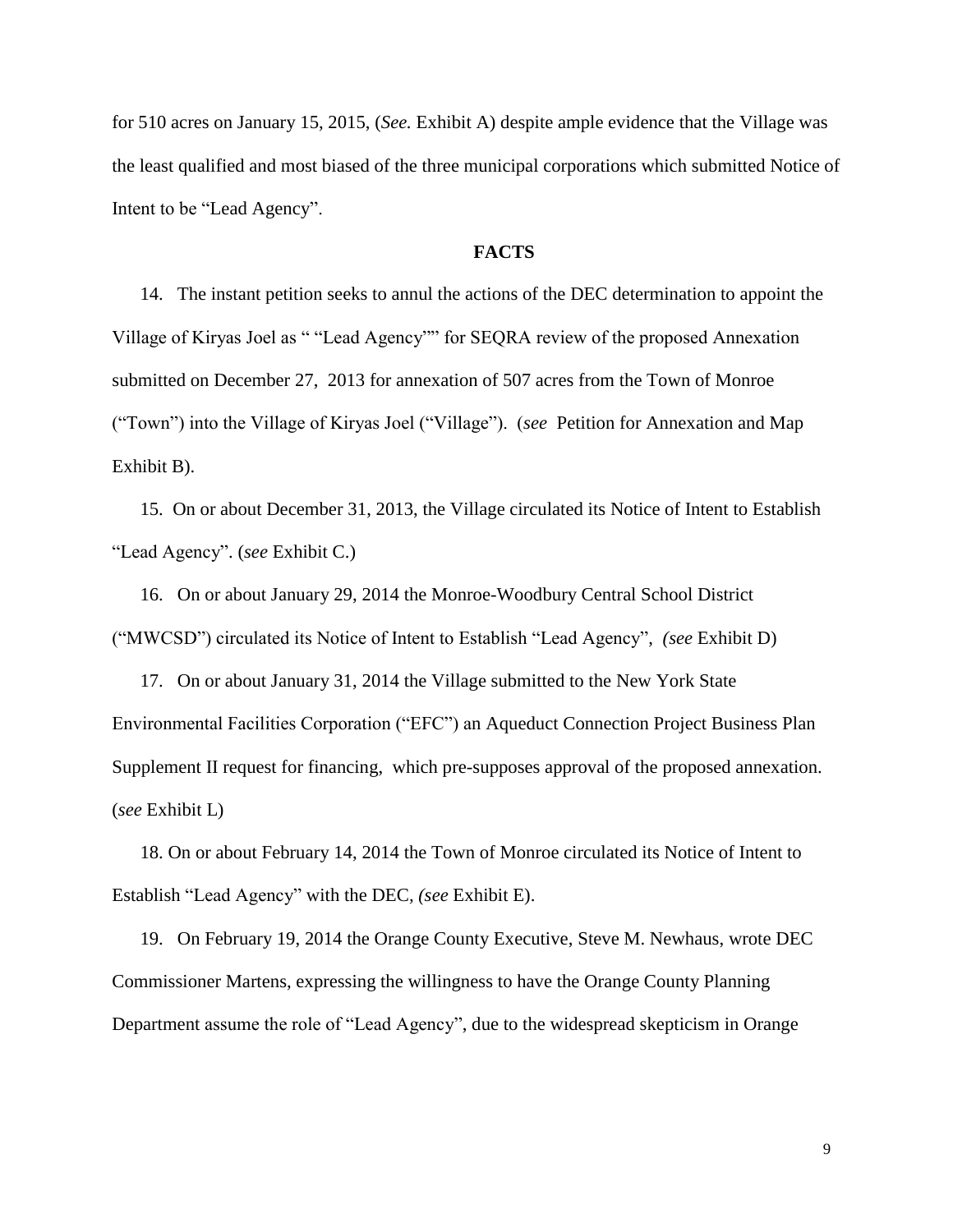County that either the Town of Monroe or the Village of Kiryas Joel has the capacity to conduct a SEQRA in a fair and impartial manner. (*see* Exhibit S)

20. The DEC is the only agency empowered to resolve a "Lead Agency" dispute under SEQRA. *See* 6 N.Y.C.R.R. § 617.6(b)(5); N.Y.S. D.E.C., *SEQR Handbook*, at 63 (3d ed. 2010). From on or about February 13, 2014 through April 4, 2014, the DEC received letters from elected officials and hundred of emails and an on-line petition objecting to the appointment of Village as "Lead Agency". (*see* Exhibit F)

21. On or about January 15, 2015 the DEC made a final Decision and appointed Village as "Lead Agency". (*see* Exhibit A)

22. From January 29, 2015 to on or about February 7, 2015 Petitioners and several hundred residents of the Town and Orange County ("County") submitted email objections to DEC Commissioner's appointment of the Village as "Lead Agency." (*see* Exhibit G).

23. The DEC has no internal appeals process, therefore Petitioners exhausted all administrative remedies. All final DEC Commissioner decisions may be reviewed in State Supreme Court by proceedings brought under Article 78 of the Civil Practice Law and Rules. These proceedings may be brought by persons affected by the decision, such as the Petitioners. The DEC Commissioner's final Determination of "Lead Agency" under Article 8 of the Environmental Conservation Law on January 28, 2015 is a decision which may be reviewed in State Supreme Court.

24. No previous application has been made to this or any Court for the relief requested herein.

## **AS AND FOR A FIRST CAUSE OF ACTION NYS DEC'S APPOINTMENT OF THE VILLAGE OF KIRYAS JOEL AS "LEAD**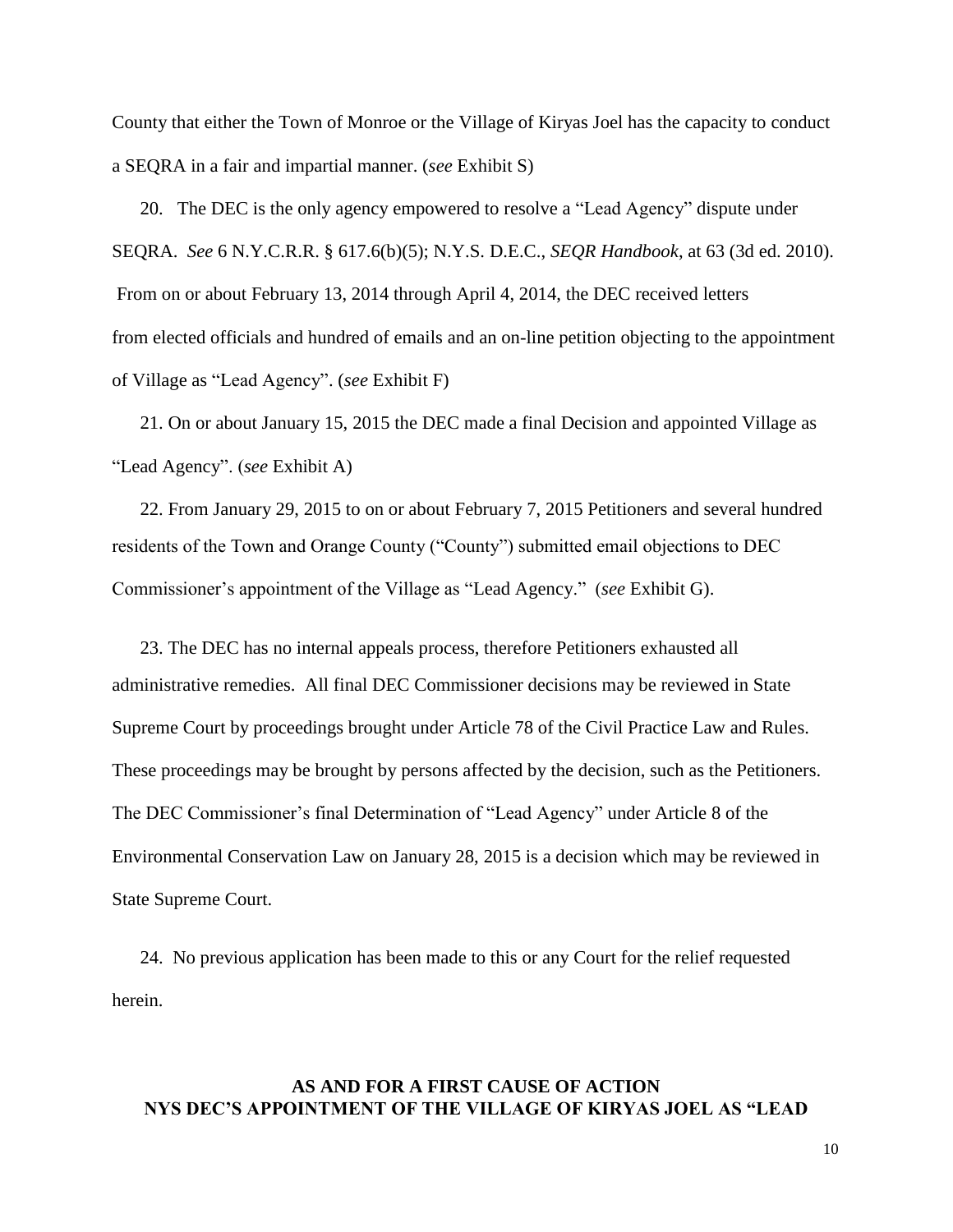### **AGENCY" FOR THE PROPOSED ANNEXATION WAS IMPROPER, ARBITRARY AND CAPRICIOUS AND VIOLATED 6 N.Y.C.R.R.§617.6 (a)( 6)(b)(5)(v)**

25. Petitioners re-alleges paragraph 1 through 24, as if fully set forth herein.

26. The DEC, failed to give due consideration to the criteria set forth in 6 N.Y.C.R.R .§617(a)(6)(b)(5)(v) to designate "Lead Agency" for actions for which "Lead Agency" cannot be agreed upon.

27. In the event that there is a question as to which is the "Lead Agency", the Commissioner shall designate the "Lead Agency", giving due consideration to whether the proposed action will have local, regional or statewide impacts, which agency has the broadest authority in investigating environmental impacts; and whether such agency to fulfill adequately the requirements pursuant to  $6 \text{ N.Y.C.R.R.}$ §617.6 (a)( $6$ )(b)(5)(v).

28. Petitioners are challenging the final decision of the DEC to name the Village the "Lead Agency" for the proposed annexation of more than 500 acres into the Village. This is not a challenge to SEQRA findings by a "Lead Agency".

29. The appointment of "Lead Agency" is a vital and crucial part of the DEC's responsibility in upholding the laws and regulations of the Clean Water Act ("CWA"). The Environmental Protection Agency ("EPA") delegated some of its responsibilities of investigation and enforcement under the Clean Water Act to the States, under the auspices of the DEC. The DEC, in turn, delegated some of these responsibilities to the local agencies, such as counties, towns and villages, as well as MS4 designated entities. The DEC is responsible to ensure the local agencies properly adhere to the federal and state environmental laws.

30. The Village has an extensive history of repeated failures of compliance with state and federal environmental laws and have been repeatedly fined by the DEC and EPA. For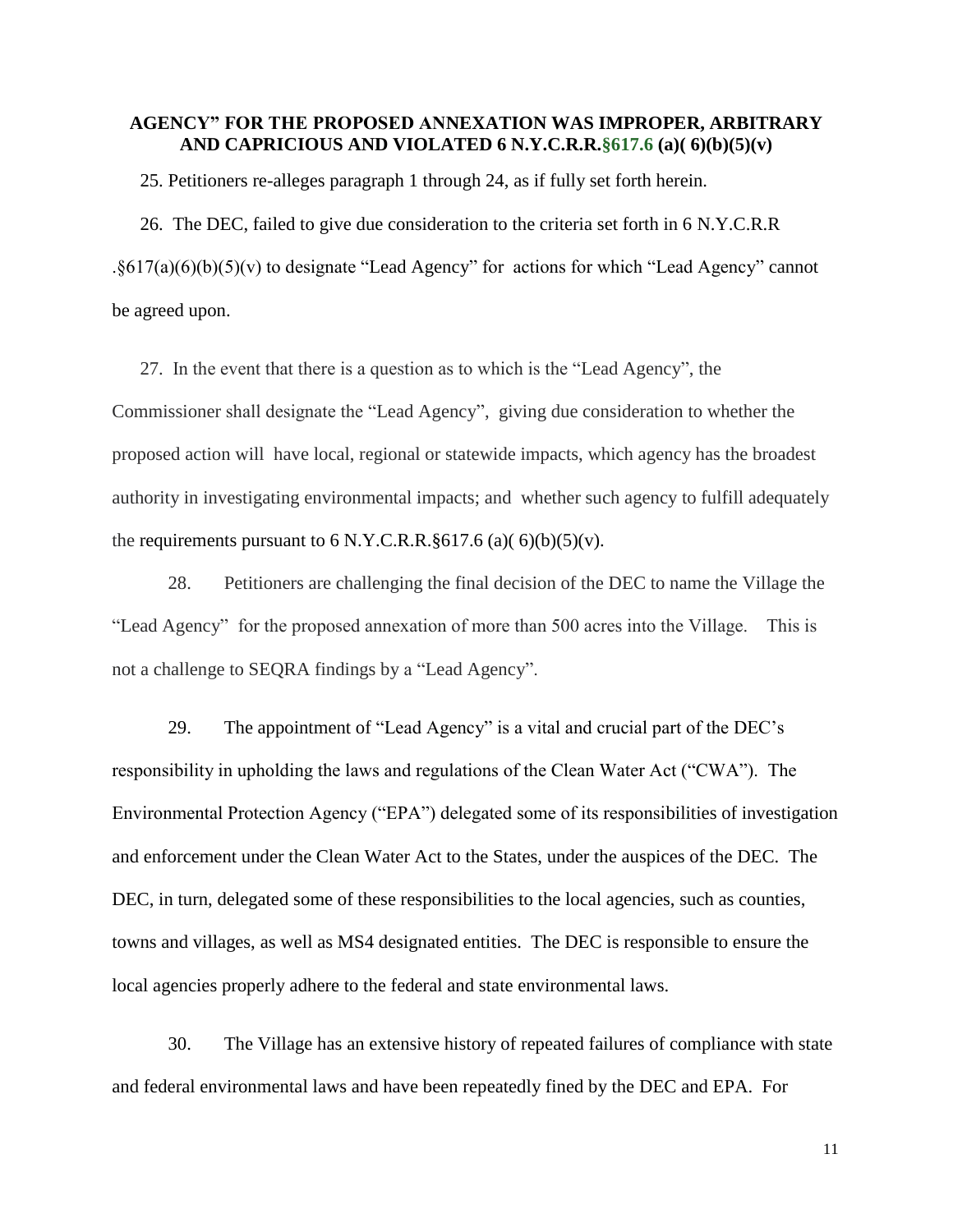example, On March 20 and 21, 2013, the EPA and the NYSDEC conducted an Audit of the Village. Based on the Audit findings, the EPA found the Village failed to comply with CWA. (Village of Kiryas Joel, EPA Docket No. CWA-02-2014-3014, p. 3, *see* Exhibit H). Subsequently, the Village continued to fail to comply with the CWA and on November 22, 2013, the EPA issued the Village an administrative compliance order for violations of CWA, 33 U.S.C. §1311(a); CWA, 33 U.S.C.§1342.

31. In his determination naming the Village as "Lead Agency" the Commissioner failed to acknowledge the Village's past and on-going environmental violations. The Village's history of violations raises serious questions about the ability of Village to investigate the impacts of proposed annexation and its capabilities for providing the most thorough environmental assessment of the proposed annexations. See 6 N.Y.C.R.R.  $\S617.6$  (b)(5)(v).

32. Serious concerns have been raised regarding the Village's willingness, ability and capacity to conduct an open and transparent process including meaningful public participation, as "SEQRA" requires, as the Village does not comply with standard municipal practices for public hearings and document requests under the Freedom of Information Act.

33. The Village has a history of dealing with environmental impact studies in a nonchalant manner in order to expediently serve their own interests. Notably the Village made an attempt at a negative declaration regarding the Village's 13-mile water pipeline project. It was only after numerous court orders that the Village begrudgingly conducted an environmental impact study, which was thereafter found by the Appellate Division, Second Department to be inadequate. *See Cnty. of Orange v. Vill. of Kiryas Joel*, 11 Misc.3d 1056(A), 815 N.Y.S.2d 494 (Sup. Ct. Orange Cnty. 2005) To date, further environmental litigation concerning SEQR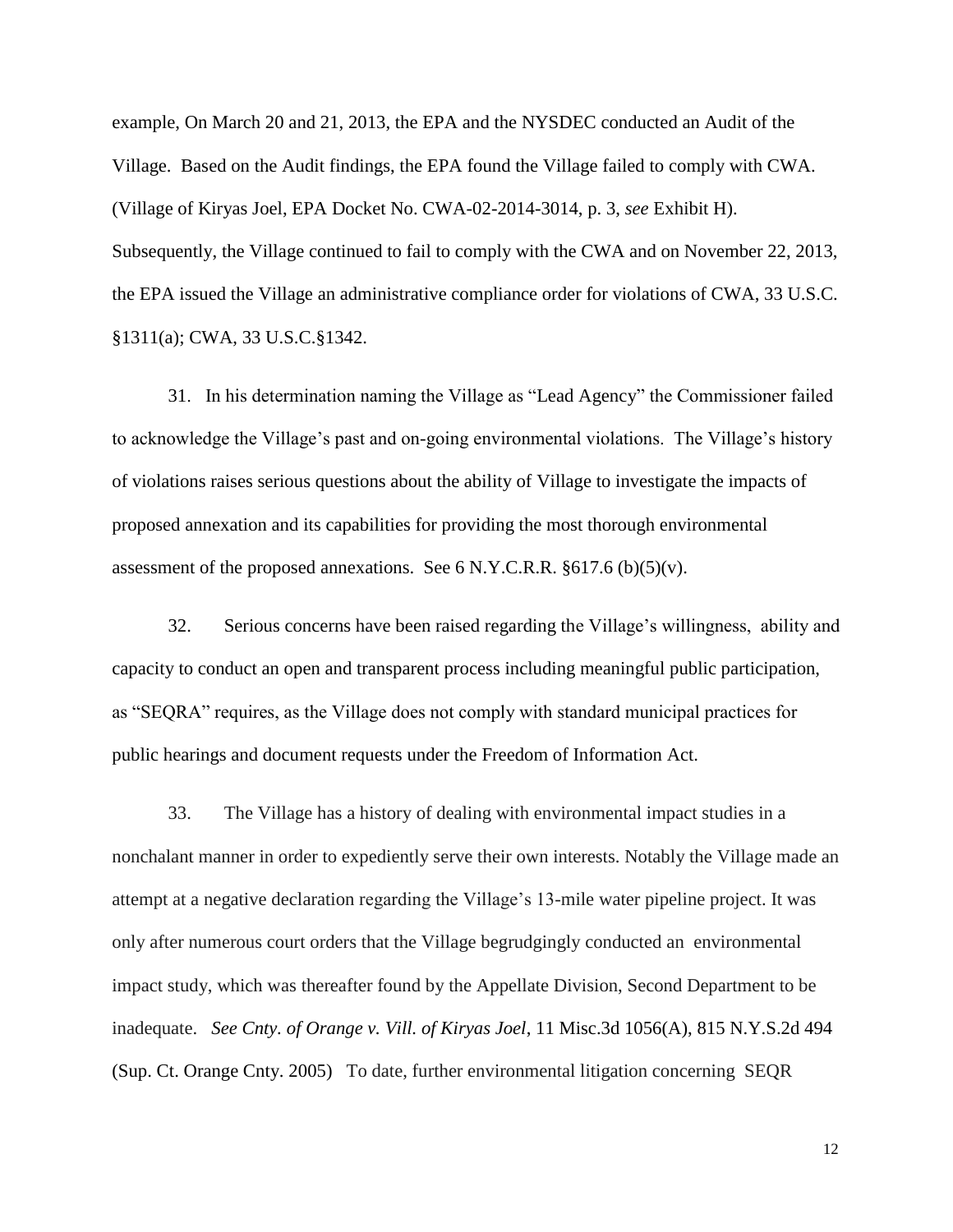review of the pipeline conducted by the Village remains pending determination by the Court.

34. On the other hand, the Town has extensive experience competently and lawfully handling complicated SEQRA proceedings.

35. It is also important to consider the Village's track record of blatant lack of respect for the state Open Meetings Law and Freedom of Information Law (FOIL). Routinely the Village does not respond to FOIL requests, required by state and federal law. (*see* Exhibit I)

36. The Village has no website and, thus, no posting of meeting agendas or minutes, and often cancels meetings at a whim. In 2012, the Times Herald- Record reported that "attempts to [determine when meetings were held were] met with almost comical obstruction." *(see* Exhibit J)

37. The Village's continuing disrespect for required legal disclosure is unacceptable for a "Lead Agency" during a critical and controversial application such as the Annexation petition.

38. The Village has exhibited repeated failures to fulfill its obligations under SERQA and other environmental laws including the Clean Water Act, which raise serious concerns about its capacity, ability and willingness to conduct a lawful and thorough impartial environmental review in connection with the proposed annexation to increase the area of Village from 1.1 square miles to 1.8921 square miles, a 71.8% increase. The Village's Comprehensive Plan clearly states that the Village has already contemplated approval of the proposed annexation (Kiryas Joel Comprehensive Plan, page 30 , *see* Exhibit K) in order double the size of the Village which was formed for the sole benefit of the exclusive, all white Satmar community (a specific religious separatist sect) (Comp Plan, page 8 *see* Exhibit K). The Comprehensive Plan also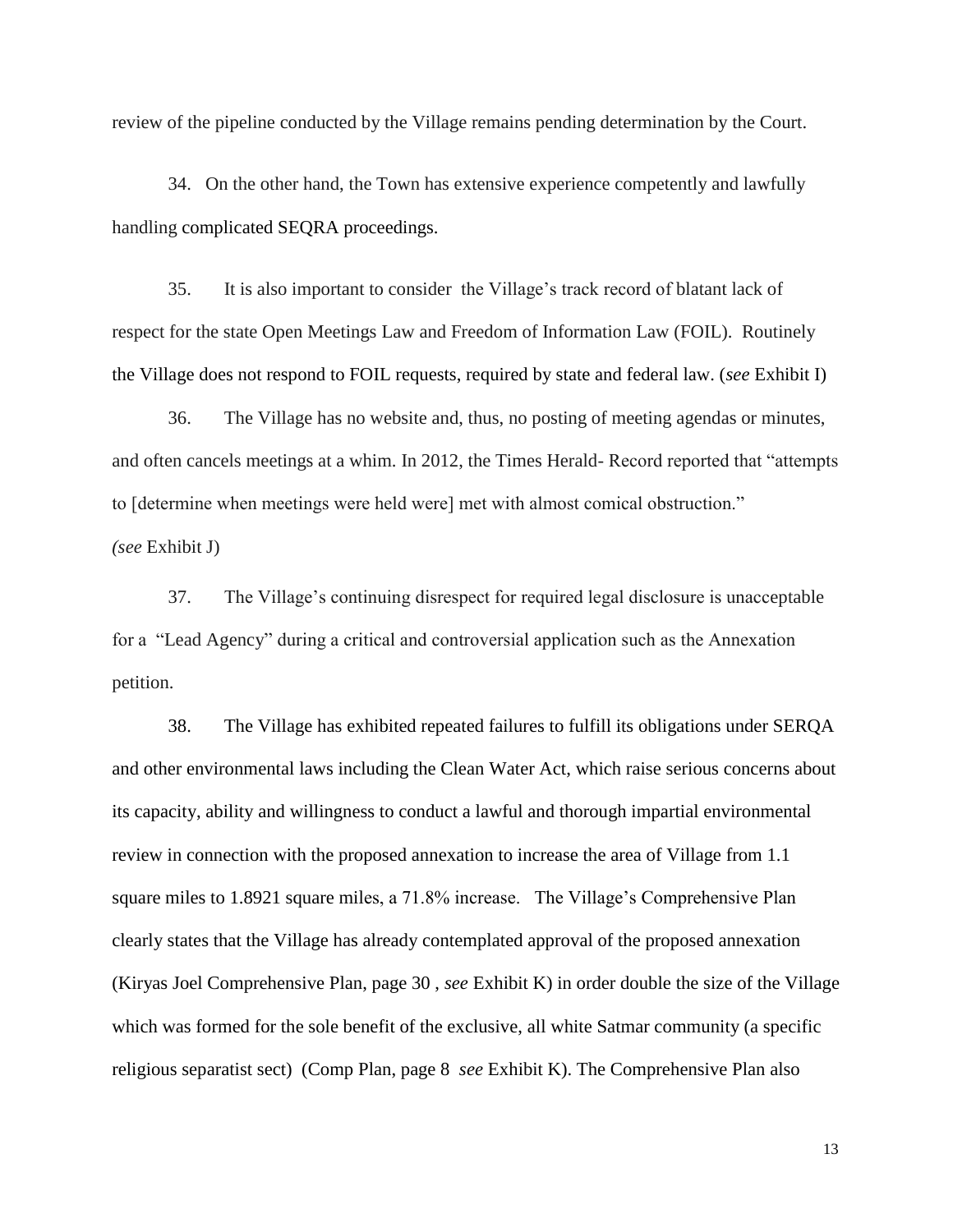contemplates a land grab from the Town of Monroe and Woodbury, which is an inappropriate action for a municipality to commence or consider. This manifest density attitude in the Village's Comprehensive Plan is reason enough for the Village to be barred from acting as "Lead Agency" for any annexation. (Comp Plan page 6, ¶12 *see* Exhibit K)

39. The Village's current allowable density is a maximum of 22 units per acre, compared to Monroe's maximum density of 8 units per acre. Therefore the annexation will result in increased density in the annexed area. This increase in density will create an increased need for additional water supply and waste water sewer systems; additional community services; and, it will dramatically change the community character, increase traffic and noise; and increase destruction of environmental resources.

40. Annexation of 510 acres is a very large action, added to this is the complication of the unique co-current school district boundaries as required by State Law (see MWCSD Notice*, see* Exhibit D); and the unusual and bizarre baroque municipal boundaries being proposed by the annexation. The proposed annexation unusually is attempting to annex various unconnected parcels of land throughout the Town.

41. The baroque municipal boundaries of the proposed annexation is highly unusual, and inconsistent with regular and orderly municipal borders. (*See* Exhibit B)

42. The proposed annexation is to annex a total of .7921 square miles or 507 acres into the Village. Currently the total area of the Village is 1.1 square miles or 704 acres, whereas the Town encompasses totaling 21.3 square miles or 13,623 acres. (*see* Exhibit B)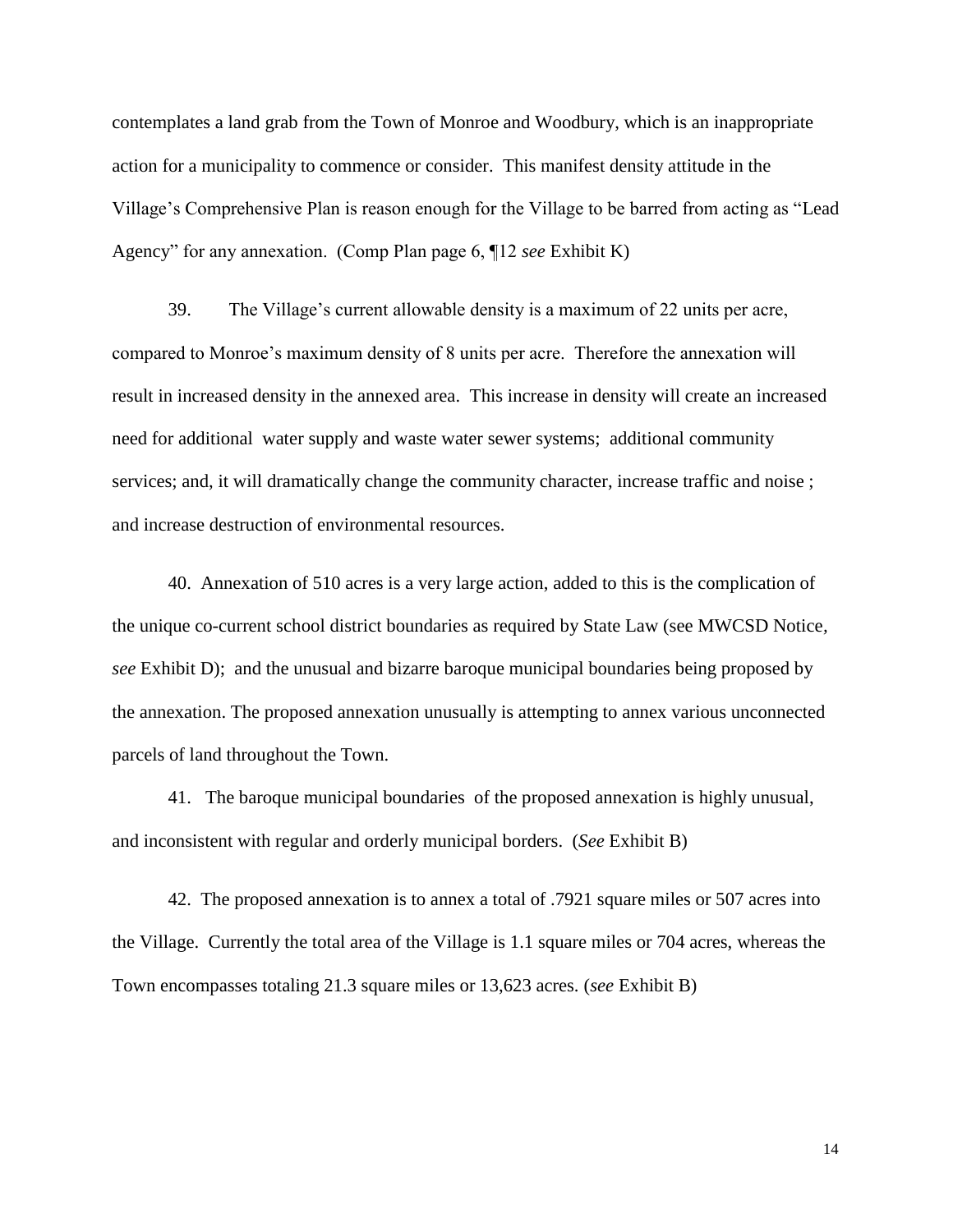43. The lots subject of this annexation, are in many cases, not directly adjacent to each other. The proposed annexation creates a bizarre lace-like municipal boundary. This unprecedented, bizarre, baroque annexation may result in significant harm to Town taxpayers.

44. The Village financially benefits from the annexation due to increased tax revenues to Village and the Village contracted with all the Petitioners that upon completion of the annexation approval, the Petitioners will pay \$25,000 per water hookup. According to the Villages own development projections the projected windfall will be approximately \$213,750,000 for 8,550 dwelling units. (Growth Projection Spreadsheet, Exhibit L). Self interest clearly makes it impossible for the Village to conduct a meaningful investigation as required by SEQRA, in order to comply with the Clean Water Act (" CWA"), since the Village has financial self interest in finding that the proposed annexation complies with state and federal laws, whether it does or not.

45. In the Village's Comprehensive Plan and again in the Villages recent loan application to the EFC, a state agency the Village has already pre-determined that it will approve the annexation. Pre-judgment of the outcome a statutorily required investigation, make the investigation nothing more than a farce. Thus, for the Commissioner to select the Village as the " Lead Agency" when it has already pre-determined the outcome of its SEQR review and which has clear self-interest in approving the proposed annexation, makes a joke of the entire SEQR process.

46. An additional complication of the proposed annexation is the issue regarding the boundaries between Monroe-Woodbury Central School District ("MWCSD") and the Kiryas Joel Union Free School District (KJUFSD") were statutorily authorized because the boundaries of KJUFSD are coterminous with the boundaries of the Village (See. N.Y. Educ. Law§1504[3])(*see* Exhibit D)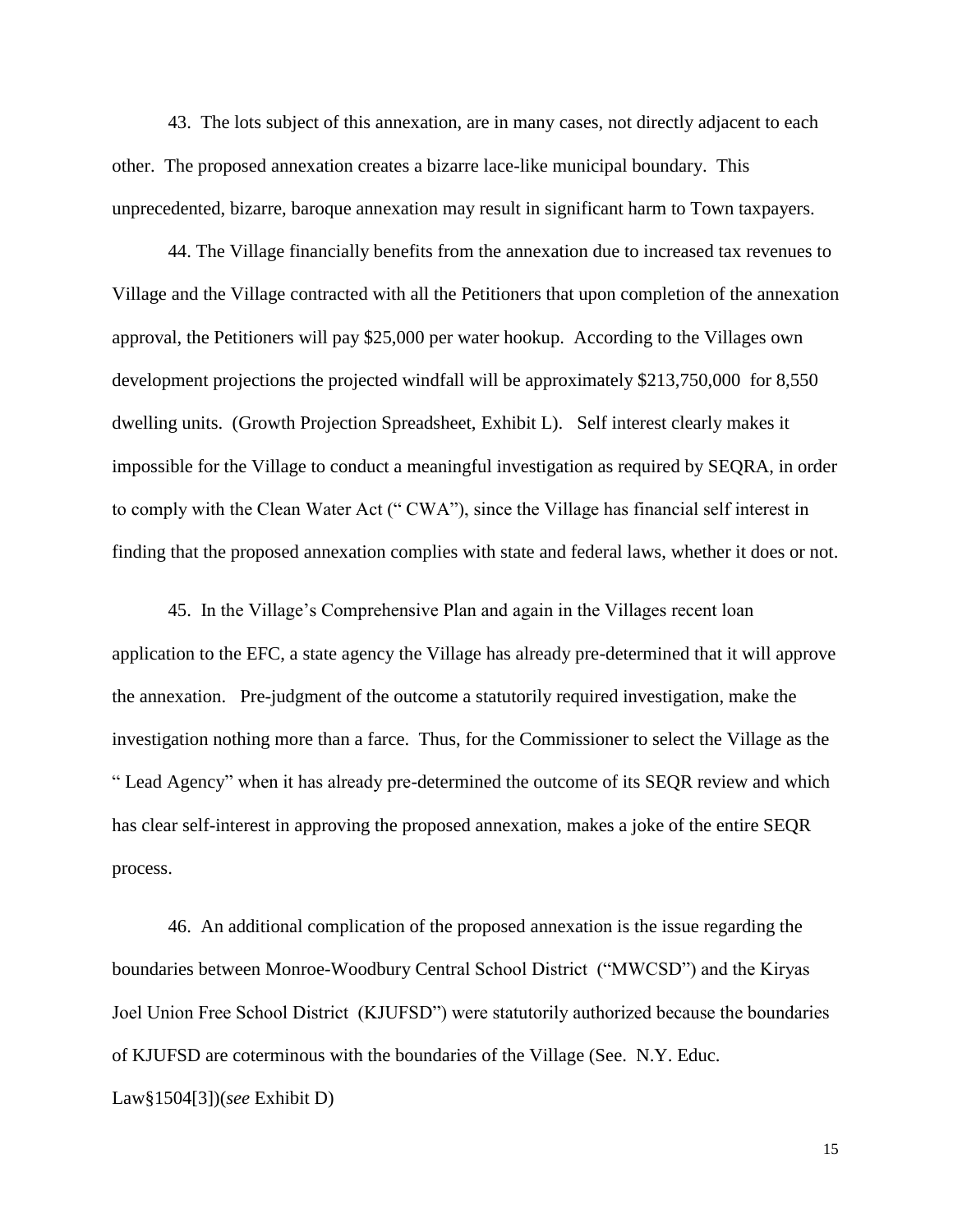47. The Village's pre-determined outcome of approving the annexation, make it impossible for the Village to conduct an impartial SEQRA review, or to protect the interests of taxpayers in the Town of Monroe and Orange County, as well as the environment. The Village's Comprehensive Plan and its January 31, 2104 submittal to EFC requesting financing, presupposes approval of the proposed annexation, prior to a required investigation and environmental impact study (*see* Exhibit L). There is ample evidence that the Village due to self interest cannot conduct an impartial, fair SEQRA and thorough investigation into the potential environmental impacts of the proposed annexation as required by SEQRA. (*see* Exhibit K, Map 12).

48. A legal SEQRA of this complicated, complex and controversial annexation requires an experienced "Lead Agency" to properly conduct a thorough and impartial investigation with all aspects of the proposed annexation. The DEC has vastly more experience as "Lead Agency" than the Village and has not no pre-judgement of the outcome of the SEQR process, as the Village has already expressed in its Comprehensive Plan and EFC application.

49. The Commissioner's Determination fails to use the criteria required by  $§617.6$  (a)(6)(b)(5)(v) in selecting a "Lead Agency." Instead, he accepted on face value the Villages, self-serving conclusory statements. The Commissioner improperly considers the ability to walk around the village to be of greater importance than statewide and regional issues of clean water, adequate sewer capacity, over development and the protection of Town taxpayers.

50.  $§617.6$  (a)(6)(b)(5)(v)(a) requires the Commissioner consider whether the proposed action has "statewide, regional, or local significance (i.e. if such impacts are of primarily local significance, all other considerations being equal, the local agency involved will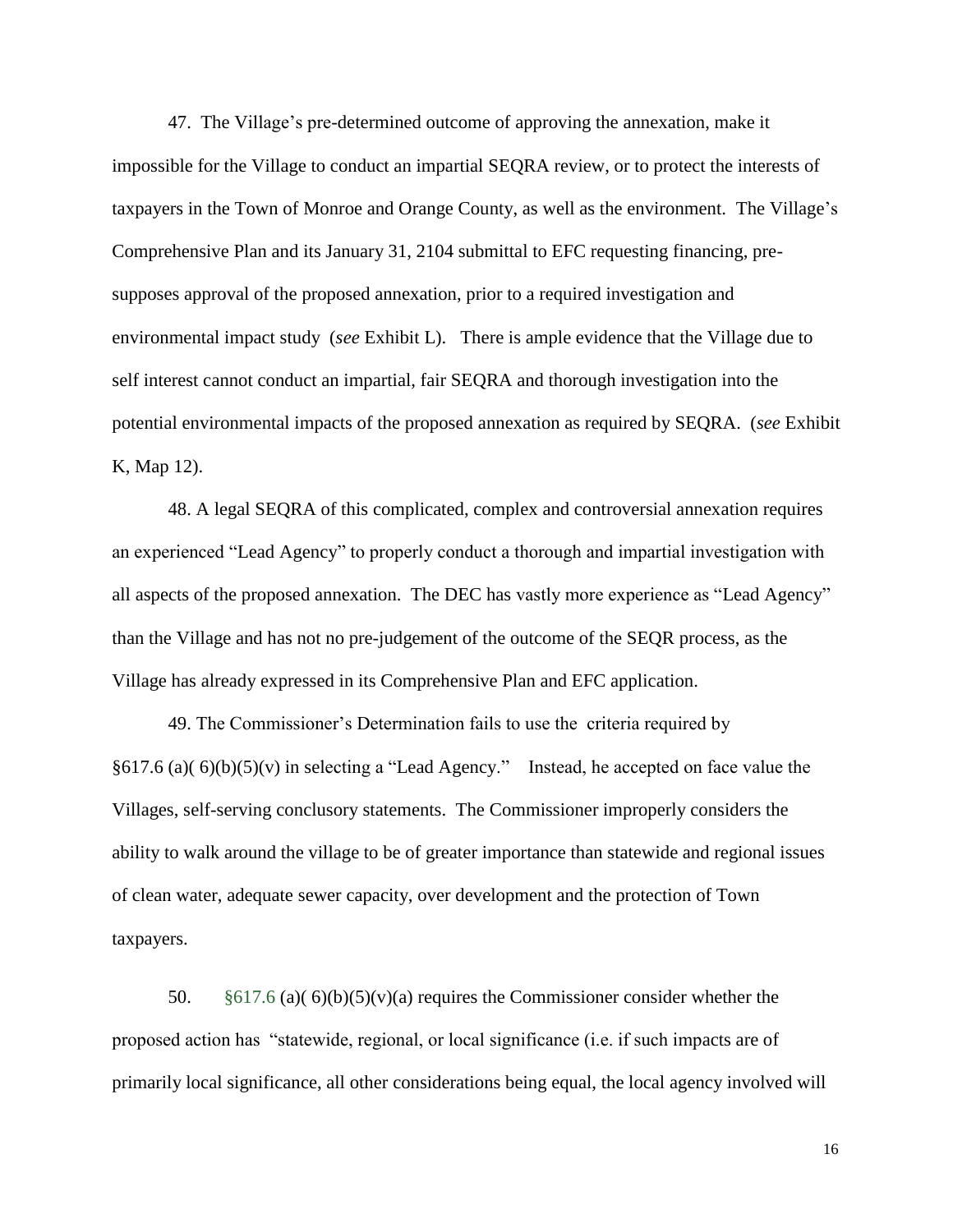be "Lead Agency".)"

51. 6 N.Y.C.R.R. $§617.6$  (a)(6)(b)(5)(v)(b) requires consideration by the Commissioner as to which involved agency has the "broadest governmental powers for investigation of the impact(s) of the proposed action."

52. 6 N.Y.C.R.R. $§617.6$  (a)(6)(b)(5)(v) (c) requires consideration by the Commissioner as to "which agency has the greatest capability for providing the most thorough environmental assessment of the proposed action."

53. Petitioners provided the DEC with a plethora of evidence that the Village has been a repeat offender with multiple fines for Clean Water Act violations. A "Lead Agency" is delegated the responsibilities of implementing the Clean Water Act, yet the Village has a history of non-compliance to the Clean Water Act. Appointing the Village, a known repeat offender of the Clean Water Act, to be "Lead Agency" is a total abdication of the DEC's delegated responsibility to uphold the Clean Water Act, by allowing the fox to guard the fox house.

54. Petitioners provided the DEC ample evidence Village did not have the capability of providing a proper unbiased SEQRA review, as the Village does not routinely conduct SEQRA reviews, and the few SEQRA review the Village has conducted have been overturned by the Courts as being inadequate. (see pipeline discussion below).

55. Of all the involved parties, including the DEC and the Town of Monroe and the Monroe-Woodbury School District, and the Village of Kiryas Joel that submitted Notices of Intent to be "Lead Agency", the Village is the agency with least capacity to conduct fair and impartial investigation of the impacts of the proposed annexation as required by SEQRA §617.6  $(a)(6)(b)(5)(v)(b).$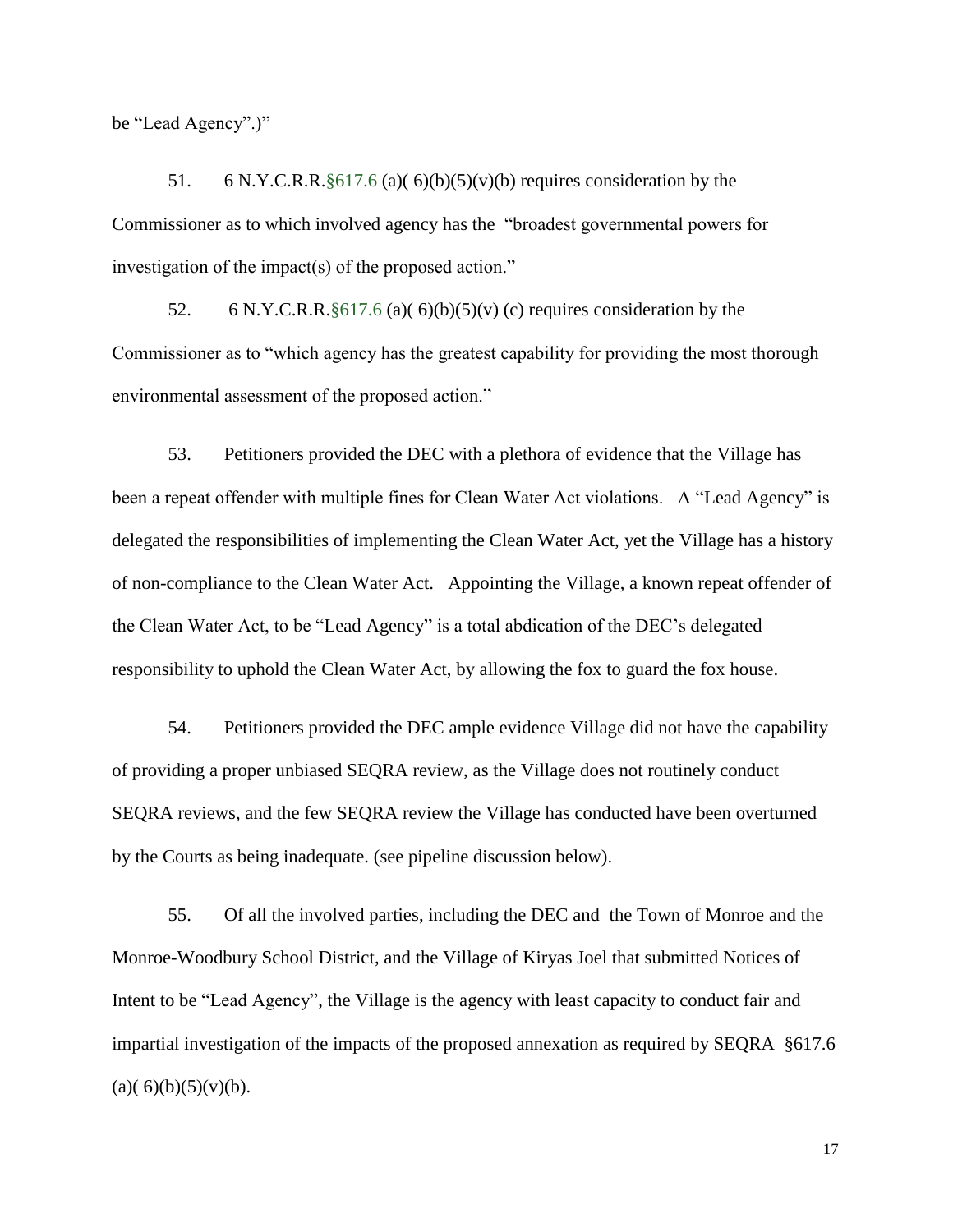56. The DEC's appointment of the Village as "Lead Agency" is incomprehensible, arbitrary and capricious. There is no legitimate reason, to make the Village "Lead Agency". The cases sited by the Village in its Notice of Intent are all distinguishable from the facts here. Every case listed on the DEC's website regarding "Lead Agency" disputes, regarding annexation of annexations under a hundred (100) acres. This annexation of Five hundred (500) acres will almost double the size of the Village, is not a small matter. A village is the smallest municipal body in New York State, a Town has greater jurisdiction, County even greater, and the DEC itself has the largest jurisdiction. In the majority of the "Lead Agency" disputes, the DEC designated the greatest municipal body involved. The DEC has repeatedly designated a city over a town, a county over a town, and a town over a village planning board.

57. In the majority of the "Lead Agency" disputes, the properties being annexed were already owned by the municipality to which it was being annexed, or were commercial or industrial properties, that is not the case here. In the one matter in which the DEC designated a village over a town and where the property was not owned by the municipality that it was being annexed to, the 5.79 acre property was owned by a single family, and was already fully developed. Once again that is not the case here, where there are 177 individual property residential owners are involved, and a large portion of the property to be annexed is not developed. It is known that annexation will result in a significant zone change. This extremely large annexation and requires an impartial arbiter to conduct the SEQRA, not a Village that has already pre-determined the outcome of the SEQRA.

58. Courts generally give deference to the "Lead Agency" findings under SEQRA, therefore this Final Decision by the DEC naming "Lead Agency" is crucial to ensure compliance with the Clean Water Act.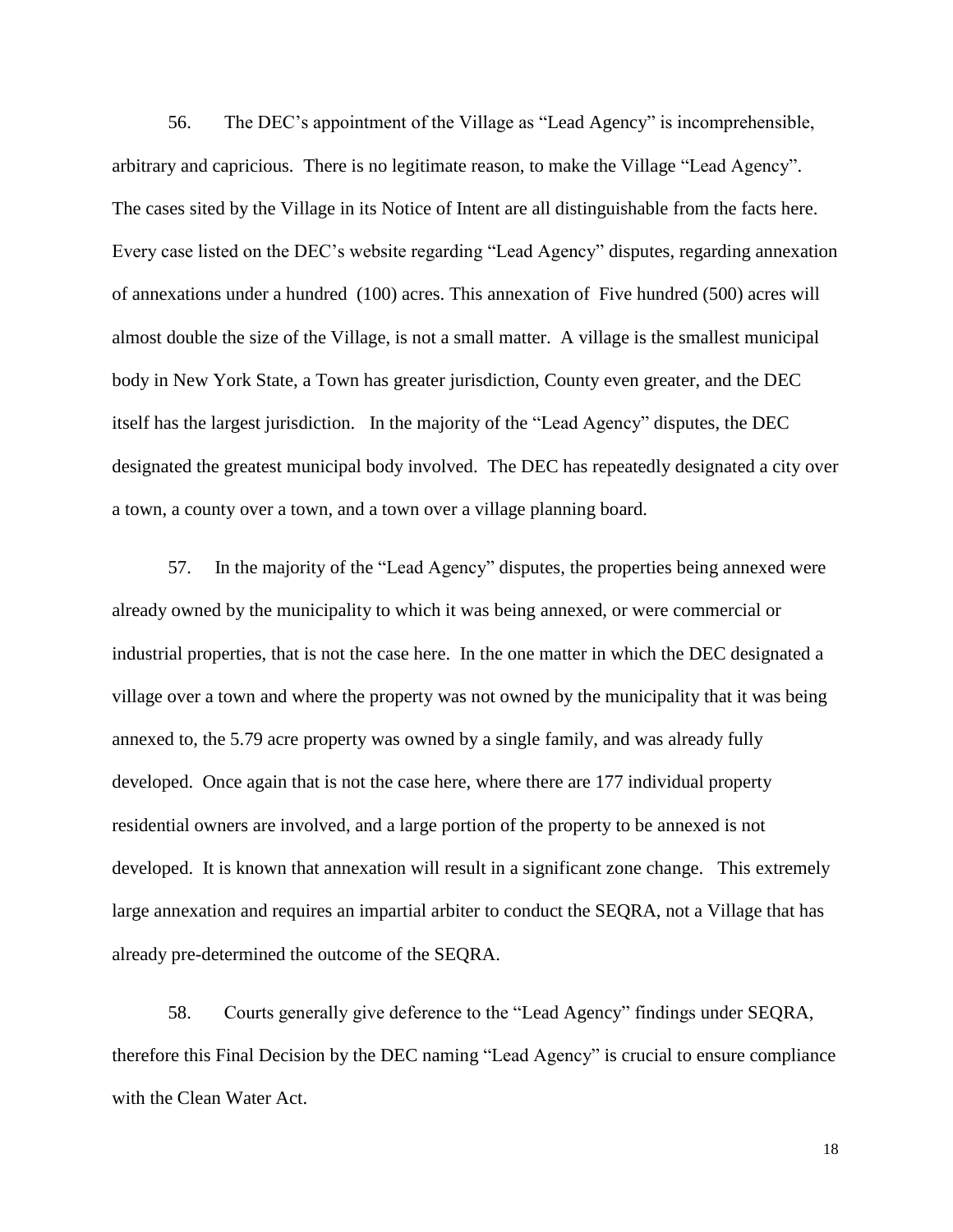59. It is axiomatic that SEQRA requires strict procedural compliance*. King v. Saratoga Cnty. Bd. of Supervisors,* 89 N.Y.2d 341, 653 N.Y.S.2d 233, 235-36 (1996). This is because "the substance of SEQRA cannot be achieved without its procedure, and [] departures from SEQRA's procedural mechanisms thwart the purposes of the statute." 653 N.Y.S.2d at 235. "Anything less than strict compliance, moreover, offers an incentive to cut corners and then cure defects only after protracted litigation, all at the ultimate expense of the environment." Id. at 235-36.

60. By naming the Village as "Lead Agency" the DEC failed to comply with the procedural requirements of SEQRA 6 N.Y.C.R.R.§617.6 (a)( 6)(b)(5)(v), resulting in an arbitrary and capricious abdication of the DEC's statutory responsibilities under the CWA.

## **AS AND FOR A SECOND CAUSE OF ACTION THE DEC FAILED TO CONSIDER THE STATEWIDE AND REGIONAL IMPACTS OF THE PROPOSED ANNEXATION**

61. Petitioners re-alleges paragraph 1 through 60, as if fully set forth herein.

62. The DEC failed to consider the significant statewide and regional impacts of the proposed annexation as required by the criteria set forth in  $\S617.6$  (a)( $\S0(b)(5)(v)(a)$ . "whether the anticipated impacts of the action being considered are primarily of statewide, regional, or local significance (i.e., if such impacts are of primarily local significance, all other considerations being equal, the local agency involved will be "Lead Agency")".

It follows therefore, that if such impacts and regional than the regional agency

involved will be lead agency.

63. In the instant matter the proposed annexation may directly impact the water supply to New York City ("NYC"). The Village is currently building a pipeline which will tap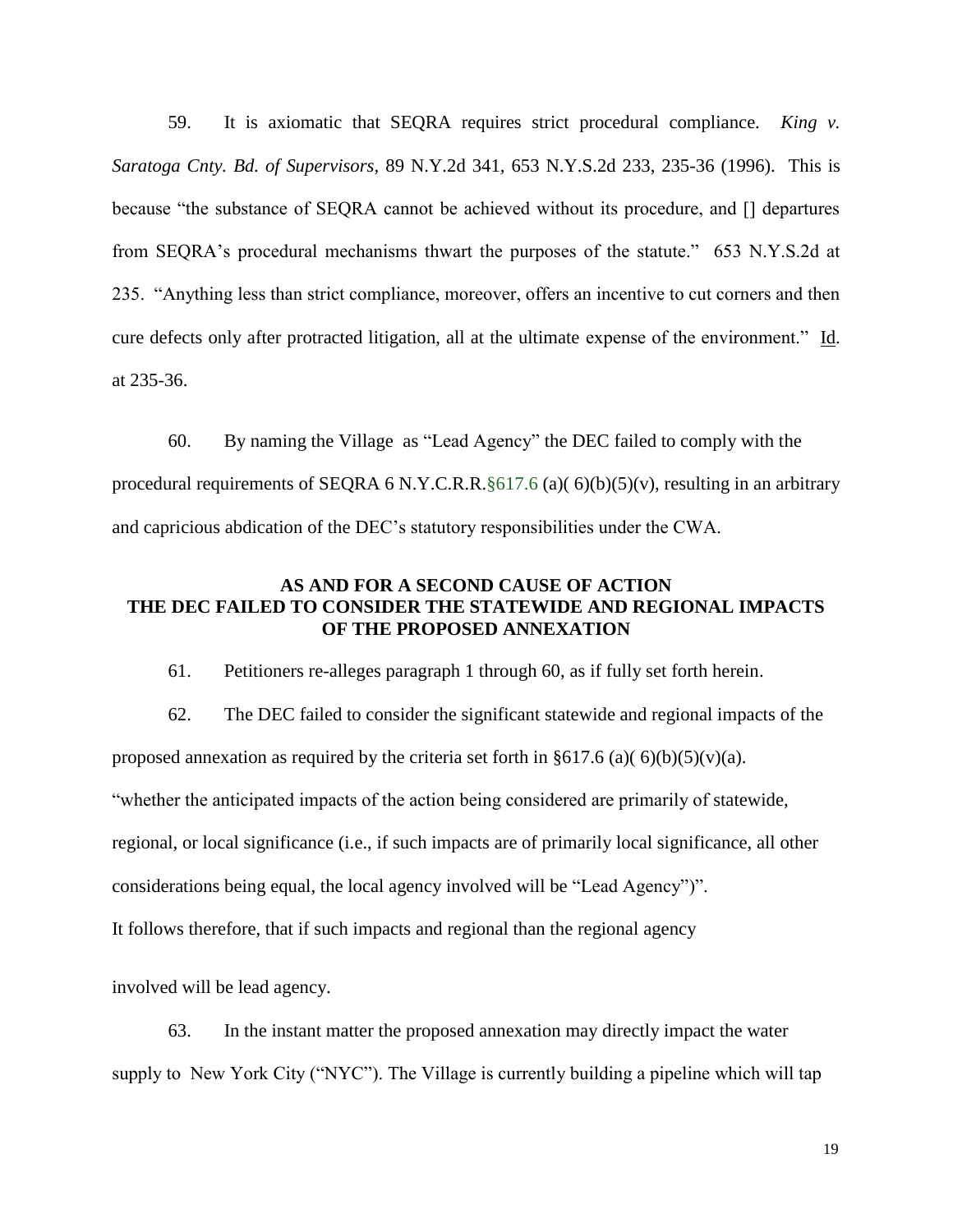into the NYC water supply, despite the Appellate Division, Second Department finding the Village's SEQRA review of the pipeline failed to comply with law. The proposed annexation will drastically increase water and sewers needs of Village given the high density allowed by the Village's zoning regulations. The average build out density in the Village is 22 units per acres, whereas the current zoning on the proposed land to be annexed allows for one (1) unit per acre to a maximum of 2 units per acre for "Rural Residential Zoning, or a maximum of 8 units per acre for URM (Urban Residential Multi-Family) zoning.

64. The Village has recognized the limited water supply and sewer capacity in this area, noting recently that "[d]ue to the pressures on the groundwater aquifer from all local communities, the existing supply has become inconsistent and unreliable." *(See* Verified Petition and Complaint, *Village of Kiryas Joel v. Town of Blooming Grove,* No. 2014-6346, ¶ 34 (Sup. Ct. Orange Cnty. Aug. 15, 2014), (*see* Casino Exhibit M)

65. To enhance the Village's already overtaxed water supply since 2005 the Village has attempted to access water from other parts of Orange County, such as tapping wells in Mountainville and Cornwall, as well as the constructing a pipeline to tap into the New York City aqueduct system. Doubling the size of the Village will result will undoubtedly create a greater need for water resources which impacts the entire County, and region including New York City.

66. For years the Village has been in contentious litigation with the County and surrounding municipalities over sewer allocations. Currently the sewer capacity for the densely developed Village it already near capacity. The Village sits within Orange County Sewer District # 1, utilizing the Harriman Wastewater Treatment Plant, which already exceeds capacity during periods of extreme weather. Doubling the size of the village will undoubtedly result in adequate sewer capacity which impacts the surroundings town villages and downstream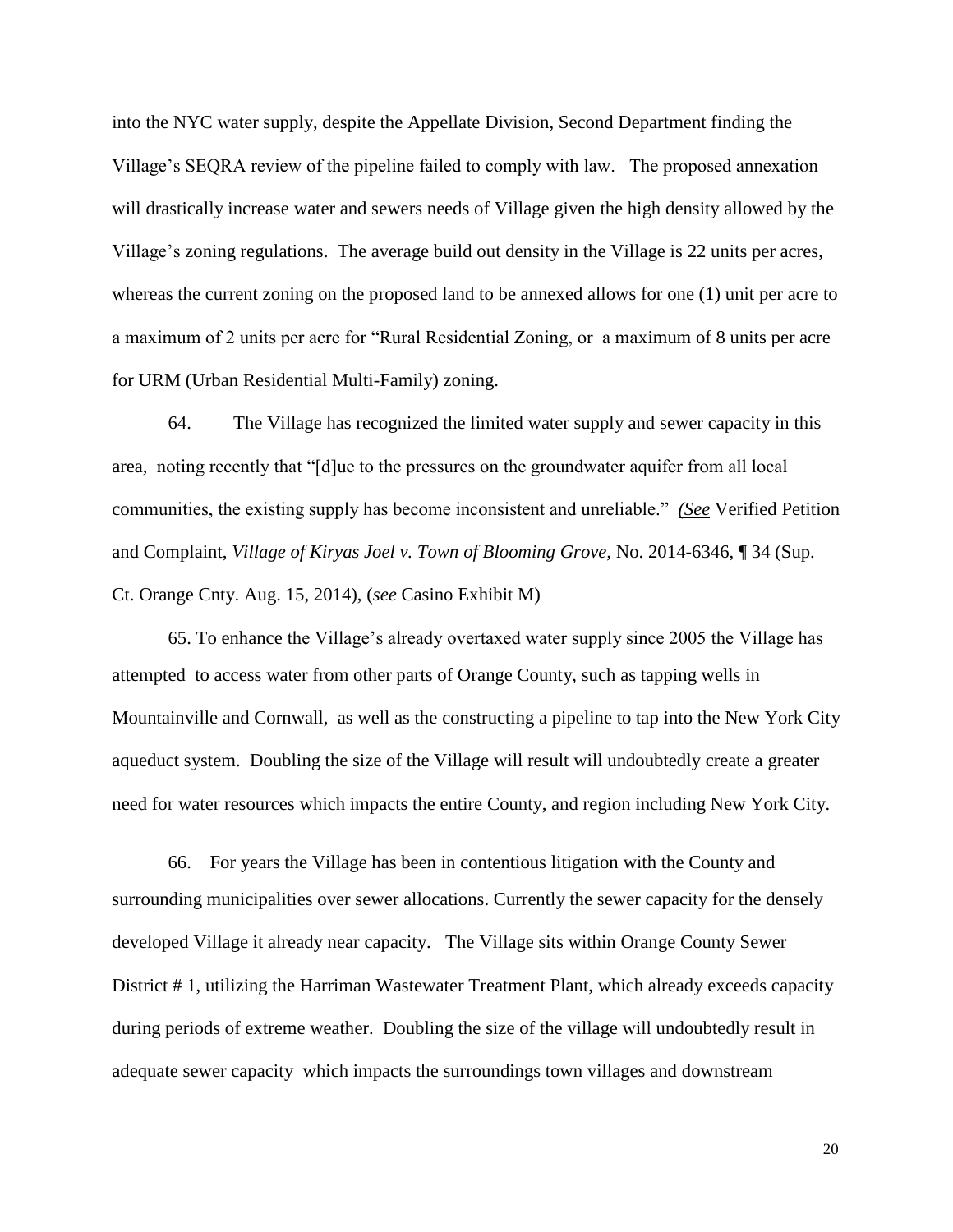communities, such as Rockland County and New Jersey, which rely on the Ramapo River for drinking water.

67. The impact the annexation will have on the Monroe-Woodbury Central School District ("MWCSD") is not limited to the loss of school district tax revenue of \$1.1 million dollars. The proposed annexation will have significant educational and financial impacts. If approved the annexation will trigger a required concurrent action to address the unique conterminous boundaries of the Kiryas Joel Union Free School District ("KJUFSD") pursuant to Education Law Section 1504. This will require statewide legislation and will impact all school districts throughout the state. (*see* Exhibit D)

68. Therefore the Commissioner failed to consider the large statewide and region impacts as required by 6 N.Y.C.R.R  $\S617.6$  (a)(6)(b)(5)(v)(a) of the proposed annexation when he appointed the Village as 'Lead Agency."

### **AS AND FOR A THIRD CAUSE OF ACTION THE DEC FAILED TO CONSIDER WHICH AGENCY HAS THE BROADEST GOVERNMENTAL POWERS FOR INVESTIGATION OF THE IMPACTS OF THE PROPOSED ANNEXATION**

69. Petitioners re-alleges paragraph 1 through 68, as if fully set forth herein.

70. The DEC Commission failed to comply with the criteria set forth in 6 N.Y.C.R.R §617.6 (a)(6)(b)(5)(v)(b), "*(b)* which agency has the broadest governmental powers for investigation of the impact(s) of the proposed action."

71. The DEC, itself, the County, and the Town clearly have broader governmental

powers for investigation of the environmental impacts of the Annexation, than the Village.

SEQRA is not a home rule based issue, as environmental impacts are not limited to the

boundaries of any given property in land use.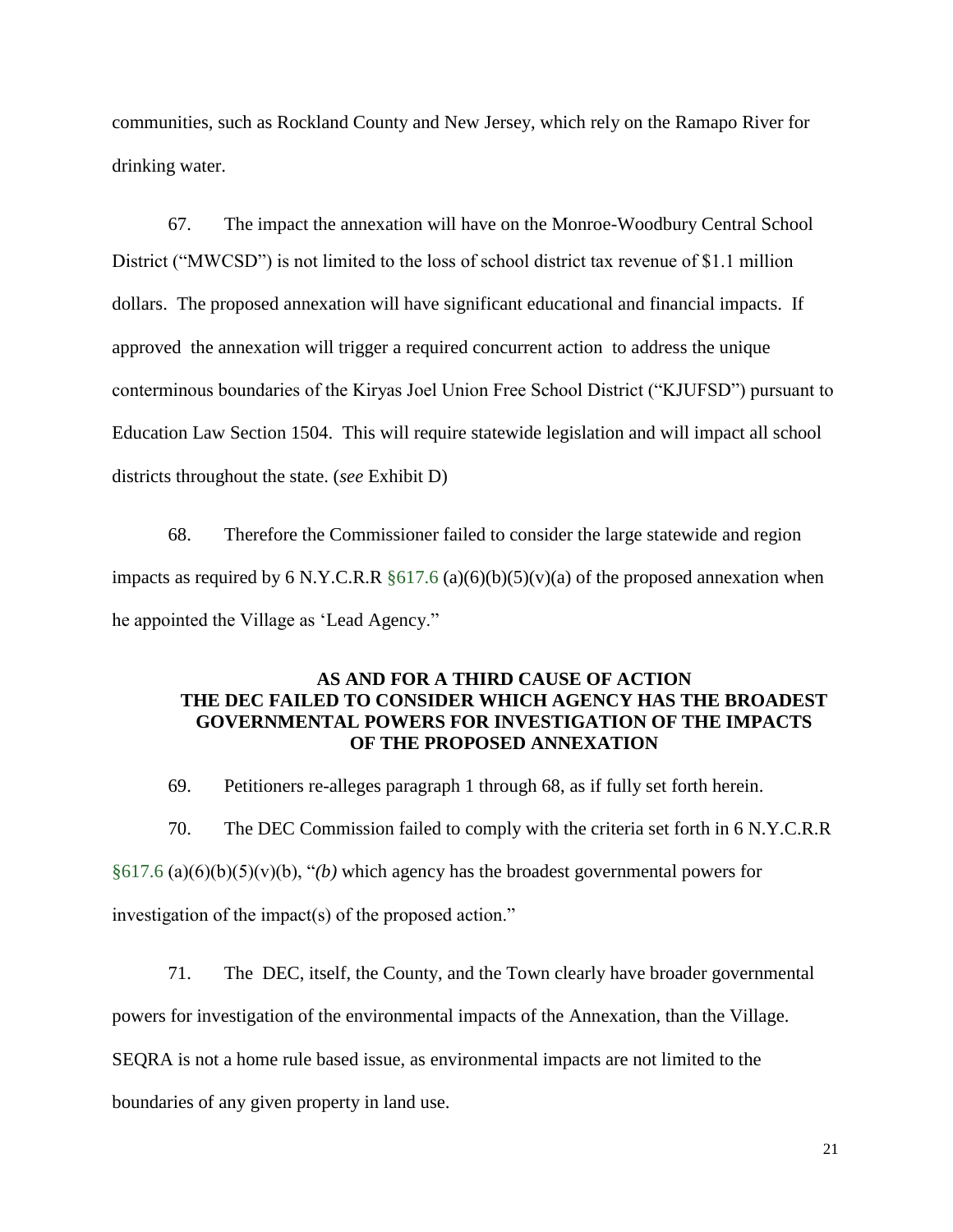72. Of all the involved agencies, the DEC has the broadest governmental power to investigate the local and region impact of the proposed extensive annexation with unusual baroque boundaries. ( *see* Map, Exhibit B) The Town is an involved agency with broader governmental powers to investigate and conduct an impartial review of the environmental impacts of the proposed extensive annexation with baroque borders. The Village's investigative powers are limited by its pre-judgment that the annexation will occur as evidence by the Village's own Comprehensive plan (*see*, Exhibit K). The Villages self interest, will limit its investigation and result in an unfairly skewed review, in favor of the annexation, despite potential negative environmental impacts.

73. There is a preponderance of evidence showing the Village has a history of environmental violations non-compliance with New York State and Federal environmental laws. ("Lead Agency" Dispute, Violations and Audit, *see* Exhibit N)

74. The Appellate Division, Second Department did not accept KJ's inadequate environmental review. *See Cnty. of Orange v. Vill. of Kiryas Joel*, 11 Misc.3d 1056(A), 815 N.Y.S.2d 494 (Sup. Ct. Orange Cnty. 2005) Despite the Village's claim that has the ability to conduct SEQR because it had conducted a SEQR review for the proposed water pipeline, the Appellate Division, Second Department held that the Village environmental review for proposed water pipeline did not comply with SEQRA:

> • The Village did not "fully identiffy] the nature and extent of all of the wetlands that would be disturbed or affected by the construction of the proposed water pipeline, how those wetlands would be disturbed, and how such disturbance, if any, would affect the salutary flood control, pollution absorption, groundwater recharge, and habitat functions of those wetlands;"

• "[N]either the DEIS nor the FEIS fully identified the location, nature, or extent of the bodies of surface water into which wastewater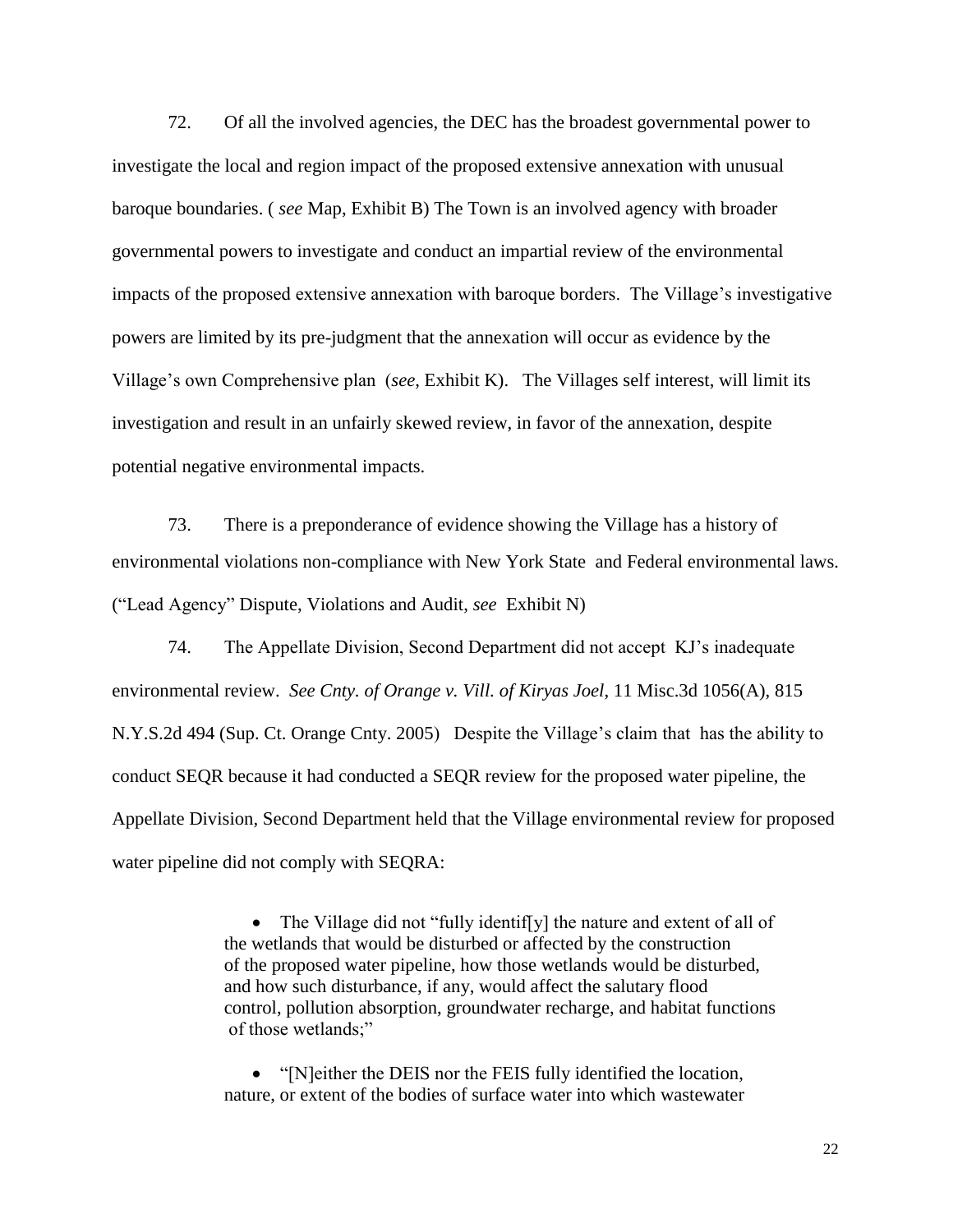from the proposed treatment plant would be discharged, and which State classes and standards of quality and purity apply to those water bodies;"

• "Nor did the DEIS or the FEIS adequately identify how much effluent would be discharged into those bodies of water over what periods of time, what the nature of the effluent might be, and what the effect u pon those bodies of water are likely to be;"

• "[T]he DEIS and the FEIS were [also] rendered inadequate by the absence of a site-specific and design-specific phase 1–B archaeological study;" and

• "[T]he DEIS and the FEIS provided no demographic analysis or projections with respect to the effect of the availability of a steady and stable supply of potable water on population movement into or out of the Village." 844 N.Y.S.2d at 61-62.

For these reasons, the Second Department held that the Village Board of Trustees failed to take the requisite "hard look" under SEQRA*. Id.* at 62.

75. It should be noted that Courts usually give "lead agencies" wide deference and rarely over turn "Lead Agency" SEQRA determinations. The Court held that few SEQR the Village conducted was wholly inadequate. Since the Village already has a poor track record in implementing SEQRA. *See Cnty. of Orange,* 844 N.Y.S.2d 57. The Village's history of SEQRA noncompliance is a legitimate line of inquiry where the subject action (*i.e.,* the Annexation) would make the Village responsible for additional SEQRA review. *Cf.* N.Y.S. D.E.C. Commissioner's Policy, "Record of Compliance Enforcement Policy," at 3 (establishing that "the environmental compliance history of a permit applicant is a relevant consideration regarding qualification for permitting").

76. Courts will consider an agency's history of noncompliance with environmental regulations when reviewing the adequacy of any environmental review conducted by that agency. *See, e.g., Citizens Advisory Comm. on Private Prisons, Inc. v. U.S. Dept. of Justice,* 197 F. Supp. 2d 226, 251 (W.D. Pa. 2001), *aff'd*, 33 F. App'x 36 (3d Cir. 2002) ("[I]n cases where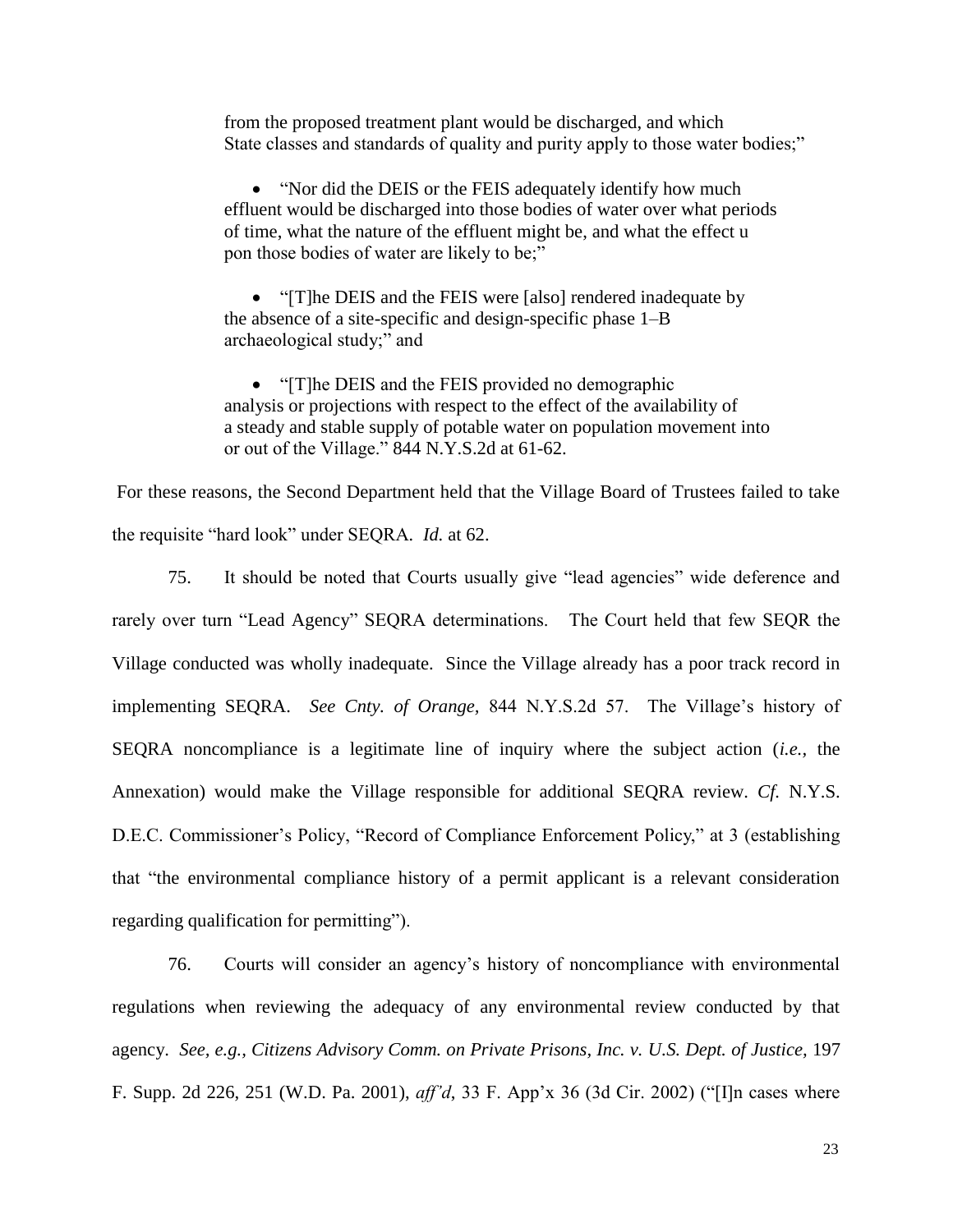the agency has already violated [the National Environmental Policy Act], its vow of good faith and objectivity is often viewed with suspicion."); *Nat'l Res. Def. Council, Inc. v. U.S. Army Corps of Eng'rs,* 457 F. Supp. 2d 198, 222 n.178 (S.D.N.Y. 2006) (citing *Citizens Advisory Comm. on Private Prisons* requiring agencies to show a good faith and objective review of potential environmental impacts of the proposed action).

77. Assessment of the Village's history of poor environmental stewardship was not considered or weighed by the DEC Commissioner in its Decision to appoint the Village as "Lead Agency". The DEC's appointment of the Village as "Lead Agency" is akin to aiding and abetting a convicted felon in its next crime.

78. The inadequacy and limitation of Village as the "Lead Agency" is already evident in its draft Scoping Document's omission of hypothetical development scenarios is particularly inappropriate in light of the Village's submissions to the State Environmental Facilities Corporation ("EFC"), where it set forth growth projections premised on the development of the land that is the subject of the proposed Annexation. The Village indicated that, at a minimum, the Annexation would lead to build-outs at the maximum density allowed under Town zoning. (*Aqueduct Connection Project Business Plan Supplement II (Jan. 31, 2014), see* Exhibit L ) Even though municipalities are not allowed to use annexation to evade current zoning constraints, *see Bd. of Trustees of Spring Valley v. Town of Ramapo,* 264 A.D.2d 519, 694 N.Y.S.2d 712, 714 (2d Dept. 1999) ("Annexation may not be used as a means by which the owner of land in one municipality may escape the effect of that municipality's local legislation by having the land transferred to an adjoining municipality."), the Village further suggested that the Annexation created the "potential rezoning [of the Town land] for increased densities."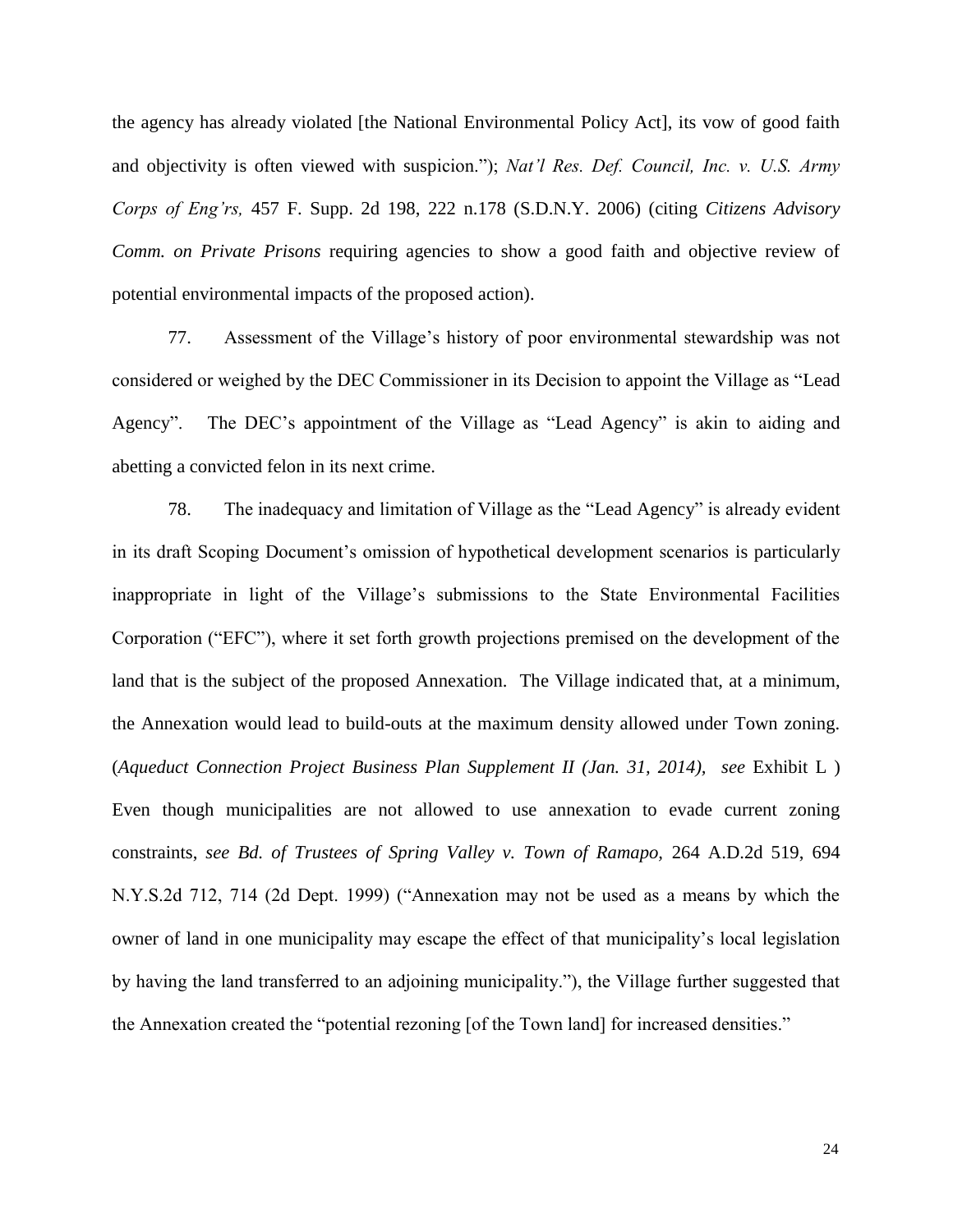79. The Village has already represented to a State agency, Environmental Facilities Corporation, a New York State lender, that it will promote development at intense levels on the land it would like to annex in order to fund significant infrastructure expansion. As such, the environmental review should "be more extensive" and "address the specific use of the property [that the Village laid out for the EFC] in evaluating the related environmental effects." *Id.* at 94.

80. Consideration of such growth inducing impacts is critical here, where the Village has already represented to a State agency that it has intense development goals for the lands it wants to annex. *See SEQR Handbook*, at 147 (stating that a "generic EIS should describe any potential that proposed actions may have for 'triggering' further development"). As DEC, the agency primarily responsible for SEQRA's implementation, states, "[i]f such a 'triggering' potential is identified, the anticipated pattern and sequence of actions resulting from the initial proposal should be assessed." *Id*.

81. Petitioners provided the DEC ample evidence that the Town of Monroe, being larger and being a town has the broadest governmental powers to investigate the impacts of the proposed annexation.

82. Given the Village's prior track record of environmental violations, inadequate SEQR proceedings, and the pre-determination in its Comprehensive Plan and Loan documents that the annexation would be approved, the Village has limited its ability to conduct a fair and impartial SEQRA, as required by law. The DEC failed to use the criteria of §617.6 (a)(  $6)(b)(5)(v)(b)$  in determining which agency has the broadest governmental powers to investigate the proposed annexation.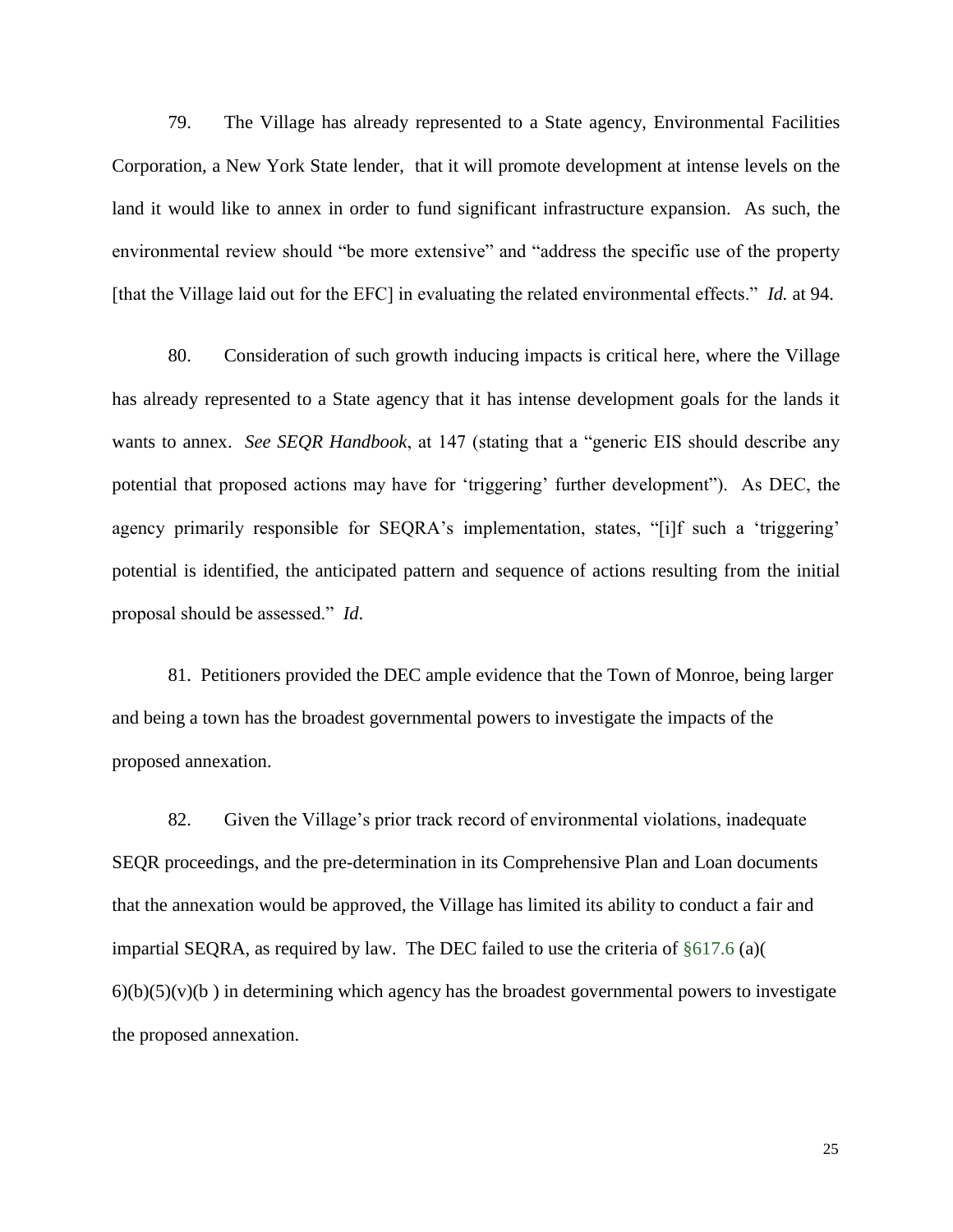# **AS AND FOR A FOURTH CAUSE OF ACTION THE DEC FAILED TO CONSIDER WHICH AGENCY HAS THE CAPACITY FOR PROVIDING the MOST THOROUGH ENVIRONMENTAL ASSESSMENT OF THE ANNEXATION**

83. Petitioners re-alleges paragraph 1 through 82, as if fully set forth herein.

84. The DEC failed to comply with the criteria required by  $§617.6$  (a)(6)(b)(5)(v)(c), to determine in order of importance to designate "Lead Agency": which agency has the greatest capability for providing the most thorough environmental assessment of the proposed action.

85. The DEC and Town routinely conduct SEQRA investigations. Upon information and belief the Village rarely conducts SEQRA reviews.

86. The Village of Kiryas Joel leaders has notoriously been a bad stewards of the environment, as evidenced by the multiple DEC and EPA violations on record. (*see* Exhibit N) Most recently the Village has been fined for operating a sewer treatment facility without a permit since July of 2014, and without a functioning gate for solid waste (EPA violation 2013, *see* Exhibit O). The Village's poultry processing plant also has been issued multiple violations recently from the EPA (*see,* Exhibit P).

87. The Commissioner's determination reference high density housing as preferable from an environmental perspective since it eases the ability to walk, bicycle and for public transit, yet failed to acknowledge or consider the Villages many large, serious and ongoing environmental violations. The Village has almost no open space and almost no permeable surfaces. The Village does not contain cluster developments, only urban developments, where apartments boundaries run directly to sidewalks, paved driveways, and curbs. The is a conspicuous absence of park land, trees, shrubs and grass in the Village and a nearly continuous foul order emanating from the small sewage treatment plant within the Village.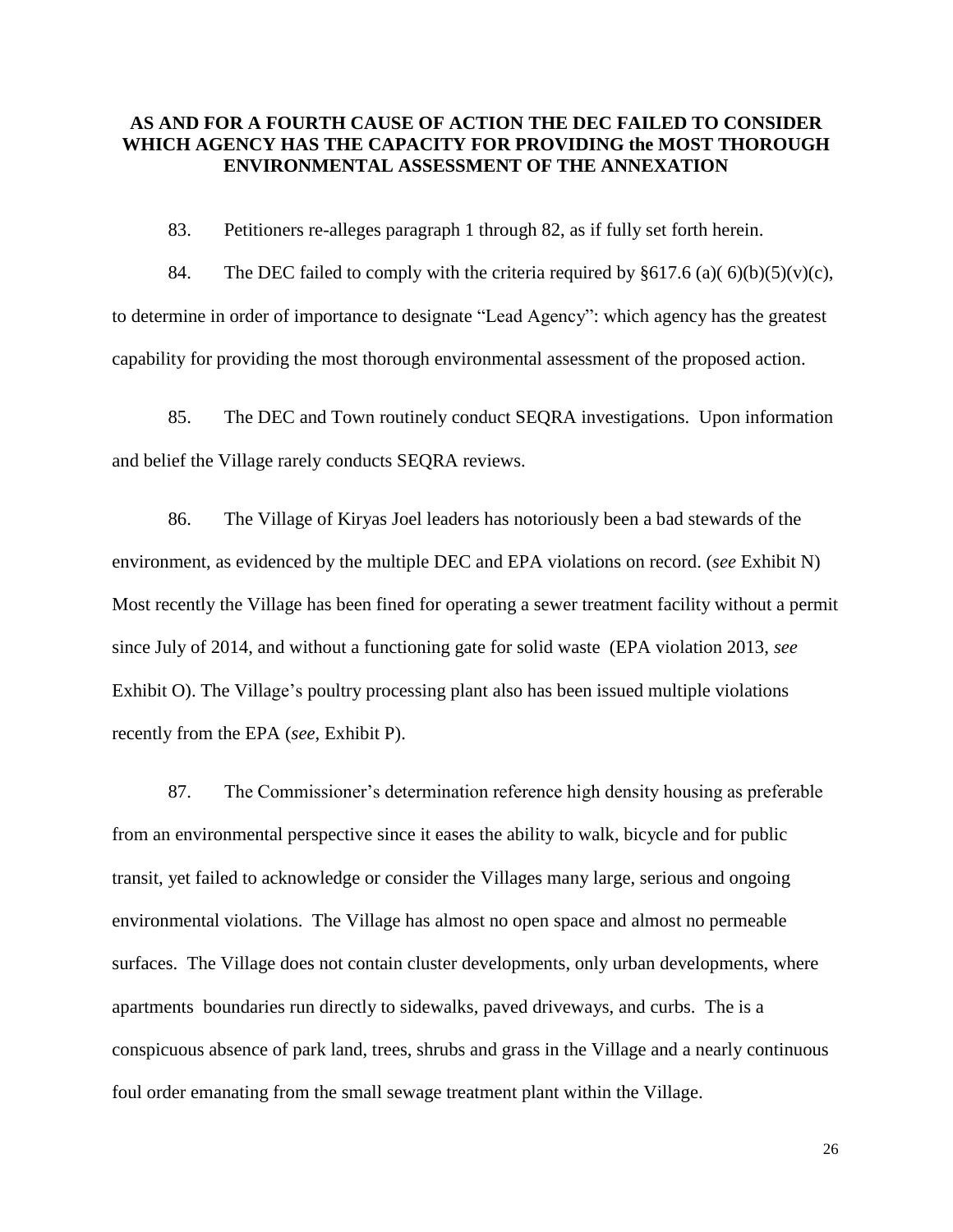88. In addition, the Village is not a properly functioning government. They are in constant violation of open meetings laws, do not regularly perform SEQRA and their Planning Board doesn't communicate with the County Planning Department as required by Municipal Law. They do not hold regular, open Planning Board meetings, and refuse to answer FOIL requests regularly. The Village regularly operates business behind closed doors.

89. It is axiomatic that SEQRA requires strict procedural compliance. *King v. Saratoga Cnty. Bd. of Supervisors*, 89 N.Y.2d 341, 653 N.Y.S.2d 233, 235-36 (1996). This is because "the substance of SEQRA cannot be achieved without its procedure, and [] departures from SEQRA's procedural mechanisms thwart the purposes of the statute." 653 N.Y.S.2d at 235. As such, "the requirement of strict compliance and attendant spectre of de novo environmental review insure that agencies will err on the side of meticulous care in their environmental review." Id. "Anything less than strict compliance, moreover, offers an incentive to cut corners and then cure defects only after protracted litigation, all at the ultimate expense of the environment." Id. at 235-36.

90. Upon information and belief the Village does not fully adhere to other critical land use review requirements. By letter dated August 18, 2014, United Monroe requested that the Village provide basic information relating to its planning processes pursuant to the New York State Freedom of Information Law ("FOIL"), including: (i) the identities of the members of the Village Planning Board and Zoning Board; (ii) documents relating to Village Planning Board and Zoning Board Members' satisfaction of applicable training requirements since January 2012; (iii) all Planning Board and Zoning Board agendas, minutes, and resolutions since January 2012; (iv) copies of all determinations by any Village agency(ies) pursuant to SEQRA; and (v) copies of all referrals made to the Orange County Planning Department pursuant to Section 239-m of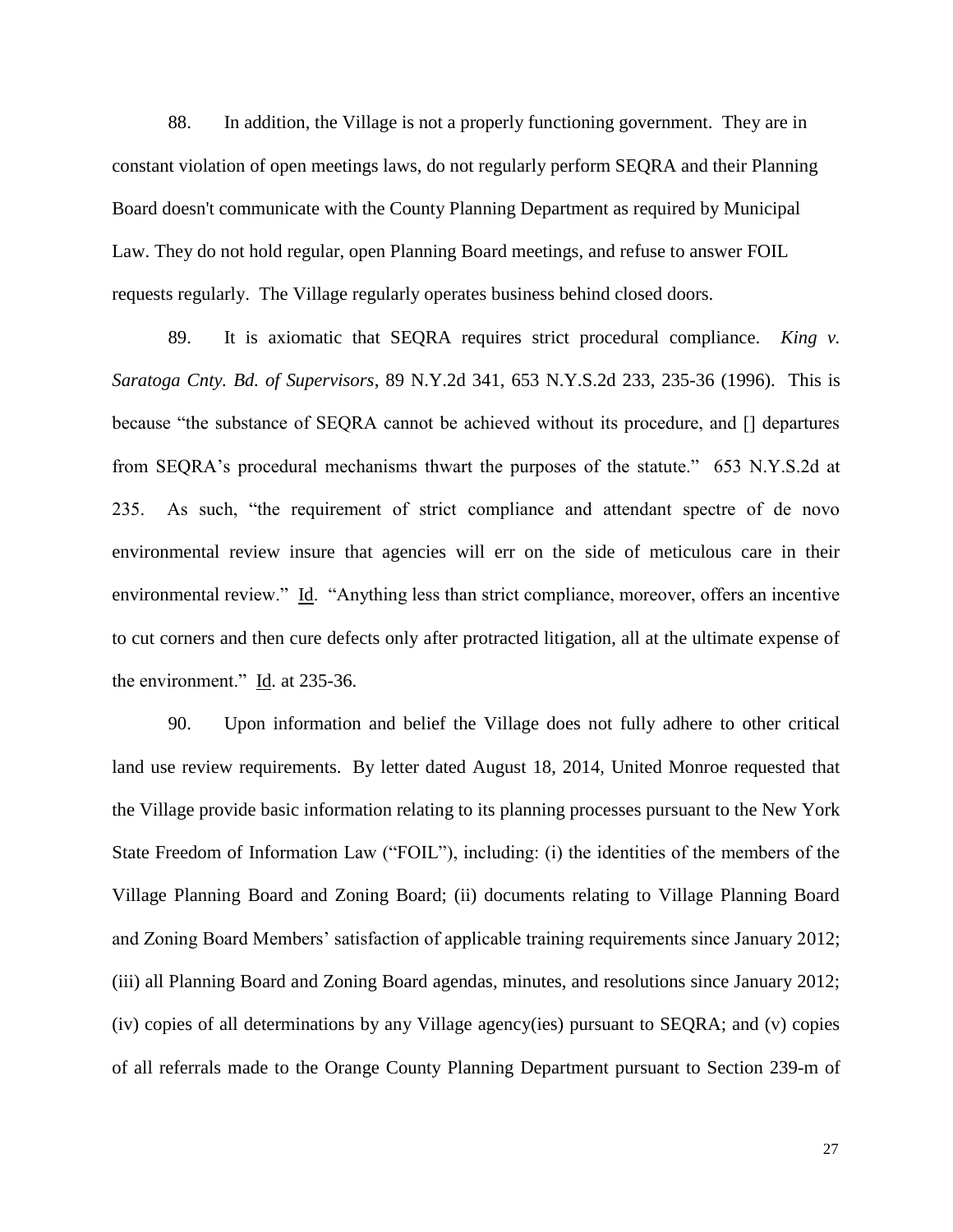the New York State General Municipal Law since January 2012. (FOIL Request to the Village, dated Aug. 18, 2014, *see* Exhibit "I") The Village initially did not even acknowledge the request, which is deemed by operation of law to be a constructive denial of the request, and United Monroe was compelled to commence an administrative appeal. The Village, by counsel, in a letter dated September 29, 2014, indicated that it would produce certain documents in response to this request. To date the Village has not fully satisfied the FOIA request from August 18, 2014.

91. Both DEC and the EPA have also found repeated violations in the Village of applicable environmental protection requirements. (*see* Exhibit "N") These include, by way of example, failure to implement required improvements to the Village's sanitary sewer system. (*See id*.)

92. Failure to enforce environmental requirements during SEQR proceeding could cause additional adverse impacts. The Village does not have the greatest capability to provide the most thorough environmental assessment of the proposed annexation as required by  $§617.6(a)(6)(b)(5)(v)(c)$ . Nor does the Village have the ability to impartially investigate and address the Village's pattern of noncompliance with established planning, zoning and environmental laws, regulations, and practices, necessary to discuss the potential adverse environmental impacts that may flow from the Village's proposed annexation.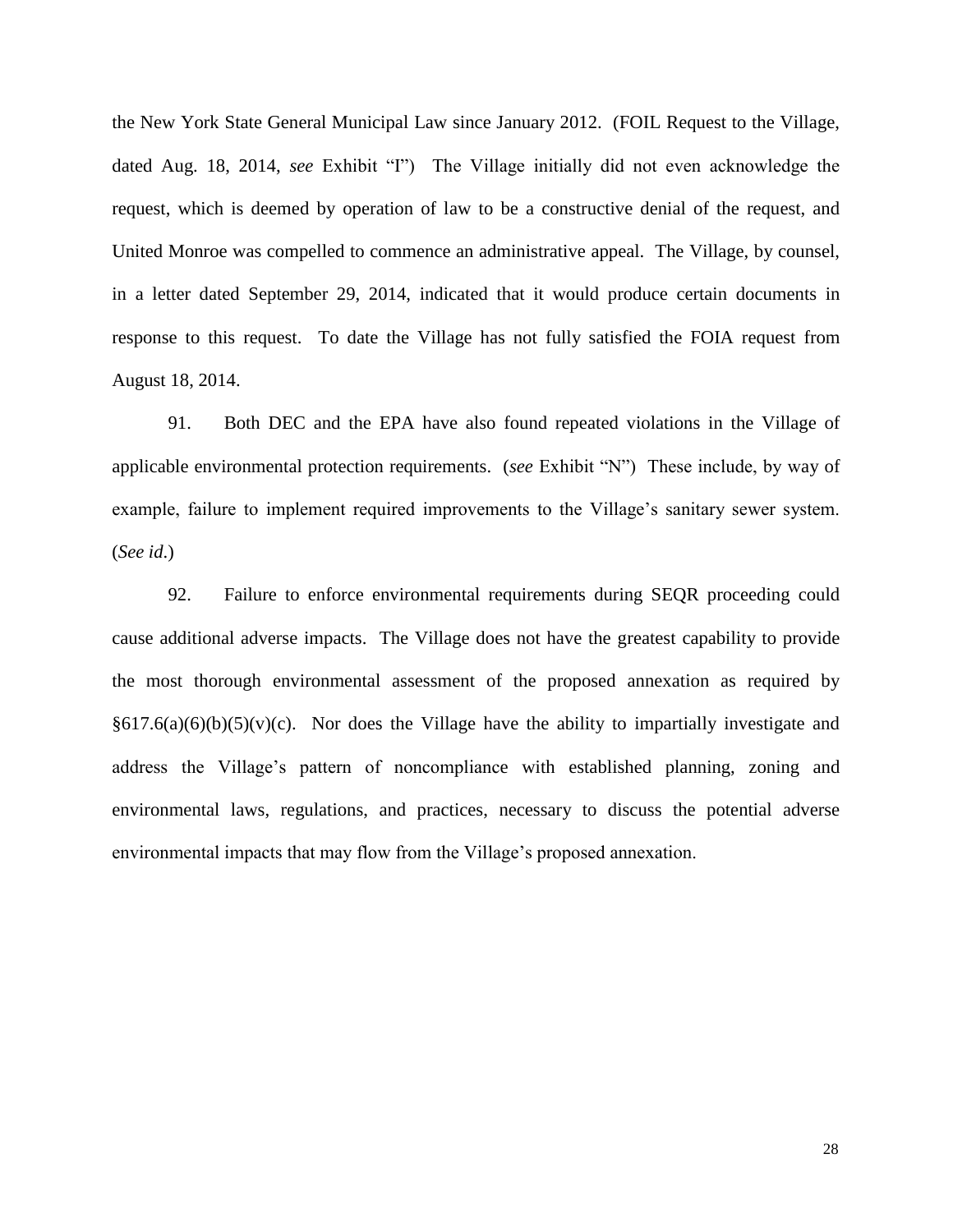#### ADDENDUM

#### FIFTH CAUSE OF ACTION

## **AS AND FOR A FIFTH CAUSE OF ACTION THE DEC WAS ARIBTRARY AND CAPRICOUS IN DELEGATING THE VILLAGE OF KIRYAS JOEL AS "LEAD AGENCY" AS EVIDENCED BY ITS FIRST SCOPING SESSION**

93. Petitioners re-alleges paragraph 1 through 92, as if fully set forth herein.

94. On February 11, 2015 the Village invited the public to comment on the Draft Generic Environmental Impact Statement, Tuesday, on March 3, 2015. (*see* Exhibit T)

95. Petitioners had planned to file and serve this Petition on March 3, 2015, however due to inclement weather could not and have subsequently added this addendum, Fifth Cause of Action.

96. On Tuesday, March 3, 2015 the United States National Weather Service issued a Winter Weather Advisory for Orange County, New York in effect from 3:00 PM EST until Wednesday 10:00 AM EST. "A Winter Weather Advisory means that periods of snow…sleet…or freezing rain will cause travel difficulties, be prepared for slippery roads and limited visibilities… and use caution while driving." Carl Ericksson, a senior meteorologist with AccuWeather.com said " the latest winter storm arrived by 3 p.m. Tuesday, in the mid-Hudson, bringing 1-3 inches of snow before the dreaded "wintery mix" of sleet and freexing rain arrives by 6 or 7 p.m. (*see* Exhibit U).

97. The Monroe Woodbury School District and all the other school districts which rely on bus transportation throughout Orange County, except for Kiryas Joel School District, called an early dismissal in anticipation of the storm and dangerous road condition. Throughout the day, Petitioners and residents of Monroe contacted the Village requesting postponement of the scoping session due to the dangerous road conditions. (*see* Exhibit V).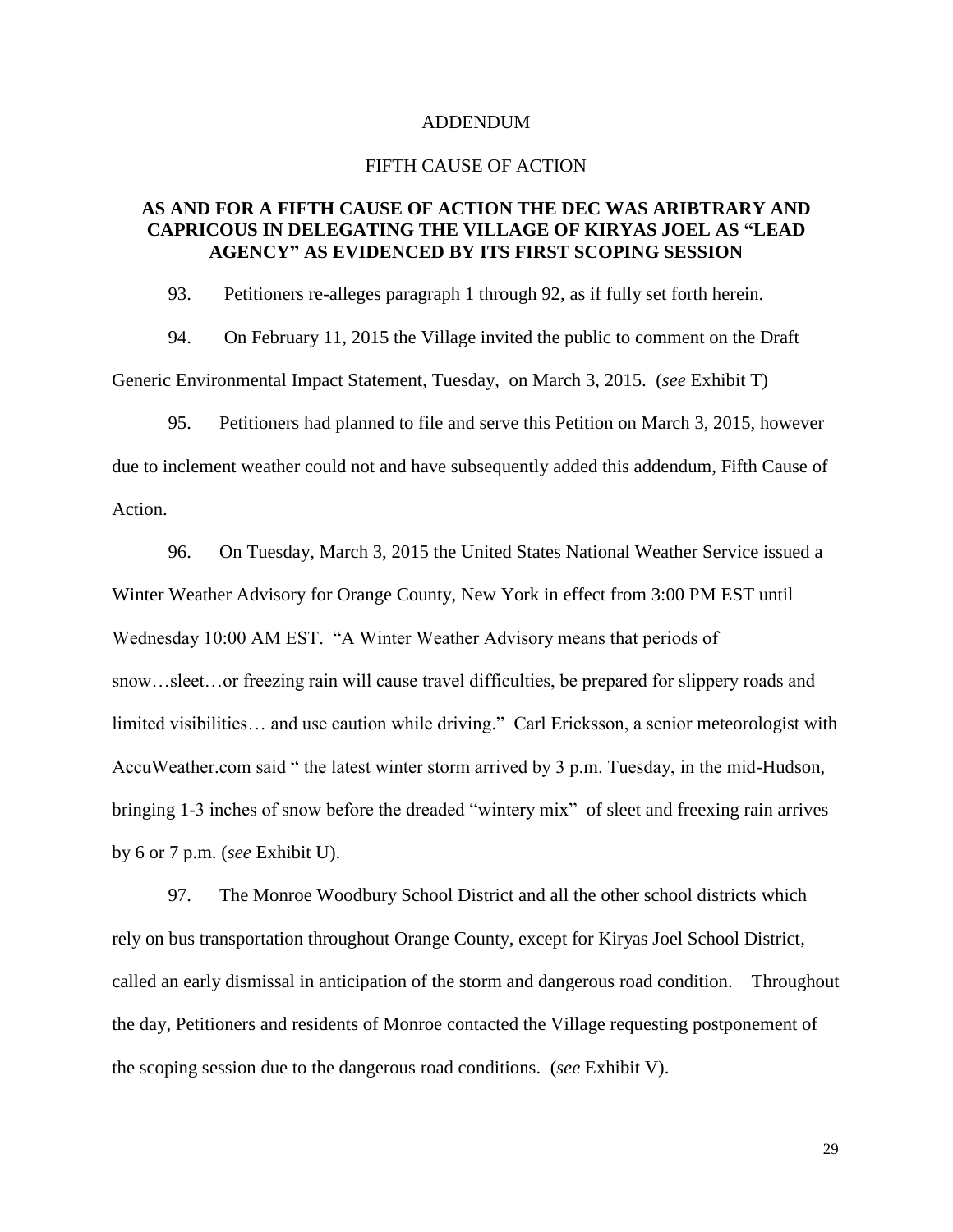99. New York State Assemblyman James Skoufis, wrote the Village "Given the weather forecast for tonight. I respectfully request that the Village of Kiryas Joel postpone the planned scoping session. The potential for sleet or ice, in particular, would make it dangerous or even impossible for many residents to attend tonight's session. (*see* Exhibit W)

99. Orange County Executive, Steven M. Neuahs issued the following statement ahead of the Village's scoping session, In light of the inclement weather and difficult travel conditions, tonight' scoping session in Kiryas Joel should be rescheduled. … Failure to do so puts the public's safety at risk." (*see* Exhibit Neuhaus X)

 100. Despite the hazardous road conditions and multiple requests the Village refused to reasonably postpone the scoping session in the interest of public safety, even though throughout the day residents of the Town contacted the Village requesting a postponement. Kiryas Joel Village Administrator Mr. Gedalye Szegedin responded in an email that "it is not a big storm, the schools in KJ are all open on regular schedule, the Village sees no reason to delay the process further." (*see* Exhibit V)

 101. Upon information and belief all other public meetings throughout Orange County had been postponed or cancelled. The roads were sheer ice and hazardous. A drive that normally takes 45 minutes took over 3.5 hours, due to road icing, accidents and skidding. The public hearing was poorly attended due to the weather, the Times Herald Record reported that only 70 people turned out and only 20 spoke, compared to around 300 who attended a similar session for a different but related annexation in September. (*see* Exhibit Y)

 102. The Village's refusal to act reasonably to protect public safety is shocking. This is clear evidence that the Village necessary concern for public safety SEQR requires and lacks the capacity to act as "Lead Agency" for a very large and controversial annexation. As a "Lead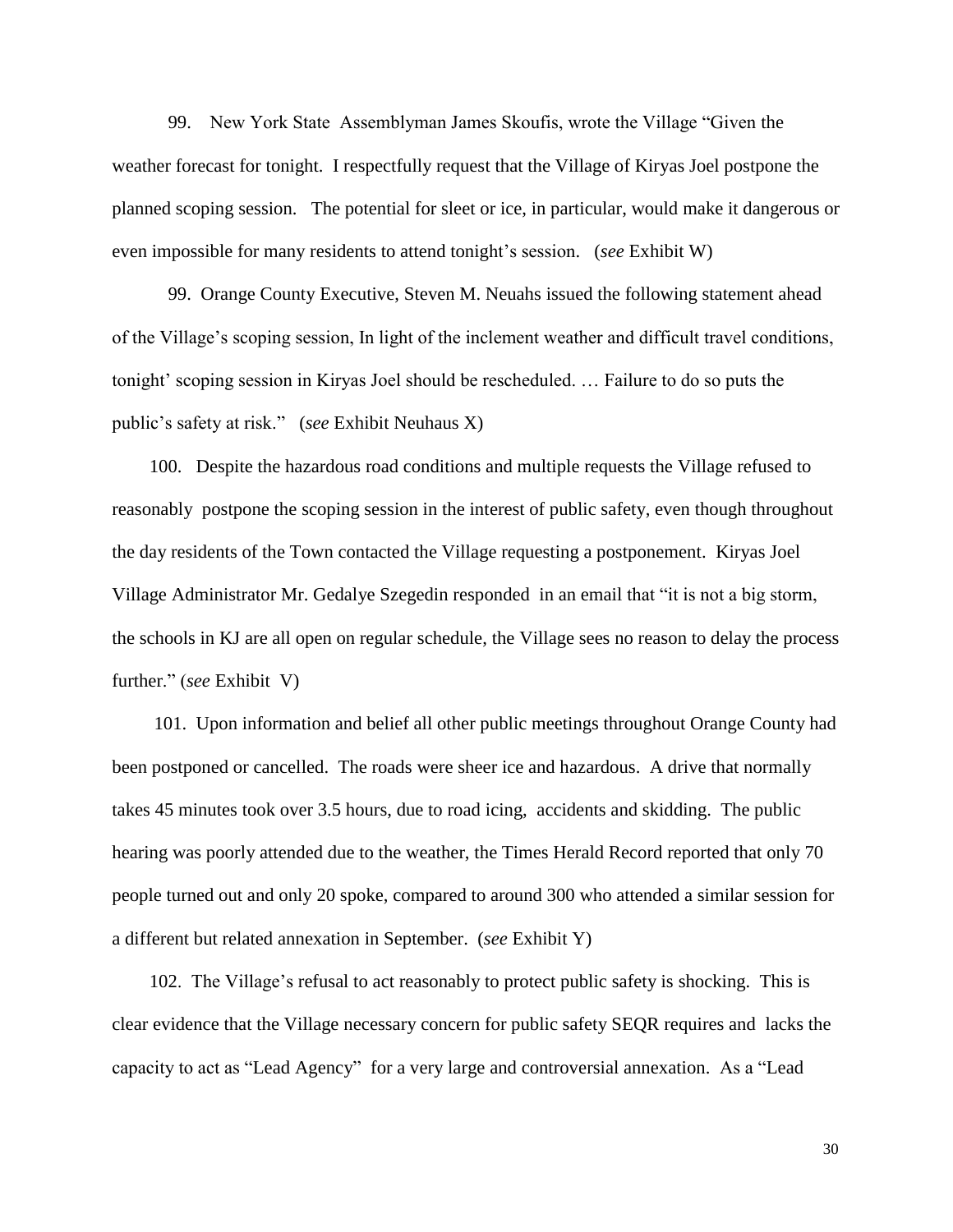Agency" they are responsible for making sure all the public is given an opportunity to participate in the public hearing process, not just their community within the Village, as this annexation involves 510 acres of Town land. The very purpose of SEQR review is to encourage public participation through public hearing.

103. Upon information and belief the ice storm closed roads, delayed traffic and resulted in many accidents throughout Orange County between 3 PM and 10 PM on March 3, 2015. The Village's unreasonable behavior to endanger public safety and to rush the process unnecessarily will result in irreparable harm and lacks the serious necessary of a "Lead Agency to conduct a fair and open SEQR and thwarts the very intent and purpose of SEQRA. Petitioner's reserve the right to seeks a temporary restraining order, if the Village continues to act with reckless regard for public safety.

104. The Village's total disregard for public safety is clear evidence that the Village does not have the capacity or impartial judgment to protect local taxpayers or the environment. There is no legitimate reason for the Village's refusal to reschedule the March 3, 2015 scoping session. Instead the Village of endangered public safety and prevented interested members of the public from participating in the Scoping session a vital part of the SEQR process. The Village's behavior on March 3, 2015 is un-refutable evidence that the DEC's delegation of the Village as "Lead Agency" was arbitrary capricious and without reason, and cannot be sustained.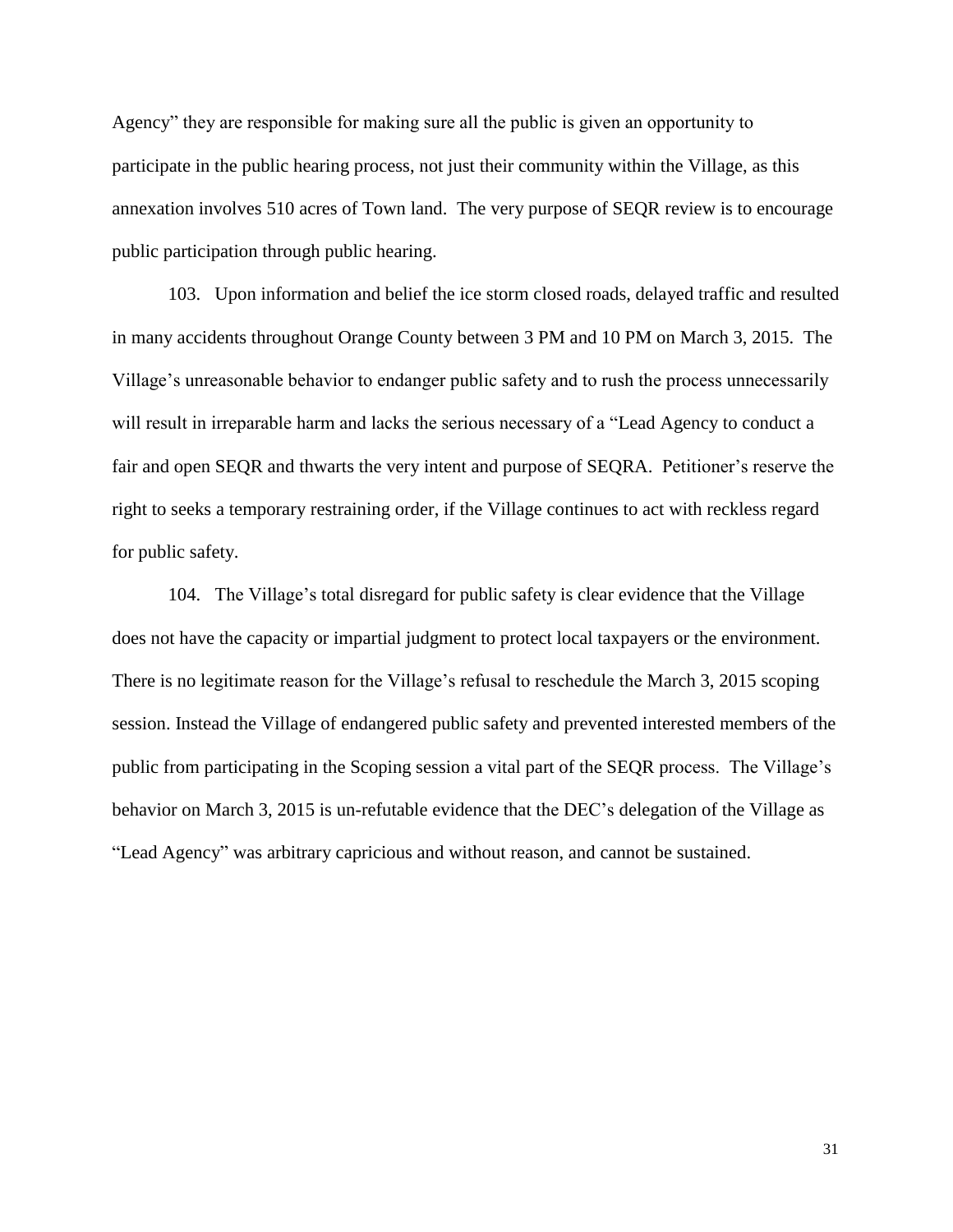#### **RELIEF REQUESTED**

For all of the above reasons the DEC Commissioner's Decision to appoint the Village "Lead Agency" was are arbitrary, capricious, not supported by the evidence in the record and contrary to law. Therefore the DEC's appointment of the Village Kiryas Joel as "Lead Agency" must be nullified.

Petitioner further requests that the court order the NYS DEC to act as "Lead Agency", due the large environmental issues of the annexation of 510 acres.

WHEREFORE the Petitioner requests that the Court grant the relief requested in this petition as well as the costs of this proceeding and such other and further relief as to the court may seem just and proper.

**PLEASE TAKE FURTHER NOTICE** that pursuant to CPLR Section 7804(c),

answering papers, if any, must be served at least five days before the return date herein.

Dated: Nanuet, New York March 10, 2015

> SUSAN H. SHAPIRO, ESQ. Attorney for the Petitioner 75 North Middletown Road Nanuet, New York 10954 845-371-2100

\_\_\_\_\_\_\_\_\_\_\_\_\_\_\_\_\_\_\_\_\_\_\_\_\_\_\_\_\_\_\_\_\_\_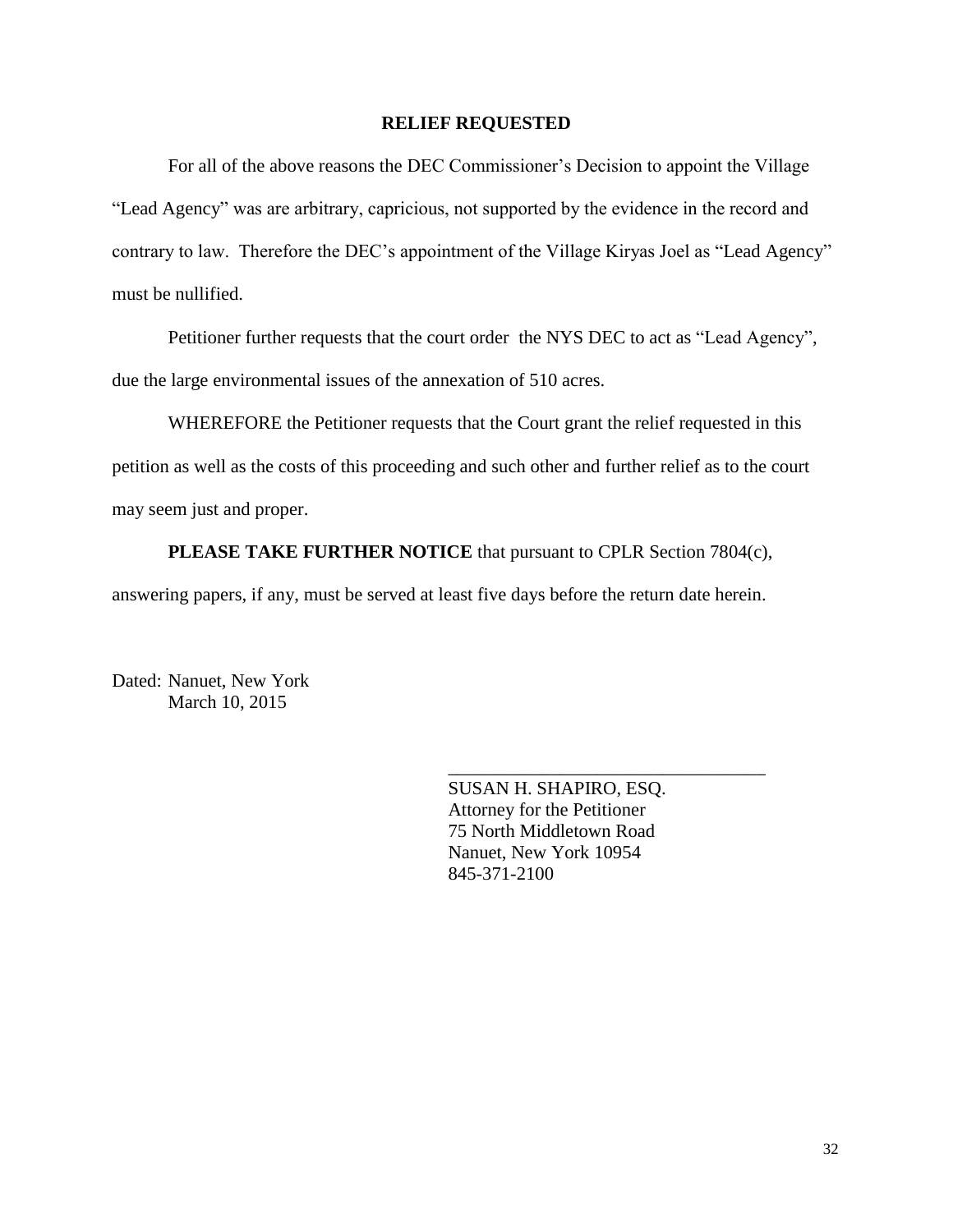# VERIFICATION

STATE OF NEW YORK ) ) SS: COUNTY OF ORANGE )

I, am a Petitioner in the within Article 78 Proceeding. I have read the foregoing complaint and know the contents thereof. The contents are true to my own knowledge except as to matters therein stated to be alleged upon information and belief, and as to those matters I believe them to be true.

Plaintiff's Signature

\_\_\_\_\_\_\_\_\_\_\_\_\_\_\_\_\_\_\_\_\_\_\_\_\_\_\_\_\_\_

Subscribed and Sworn to before me on this 2nd day of March, 2015